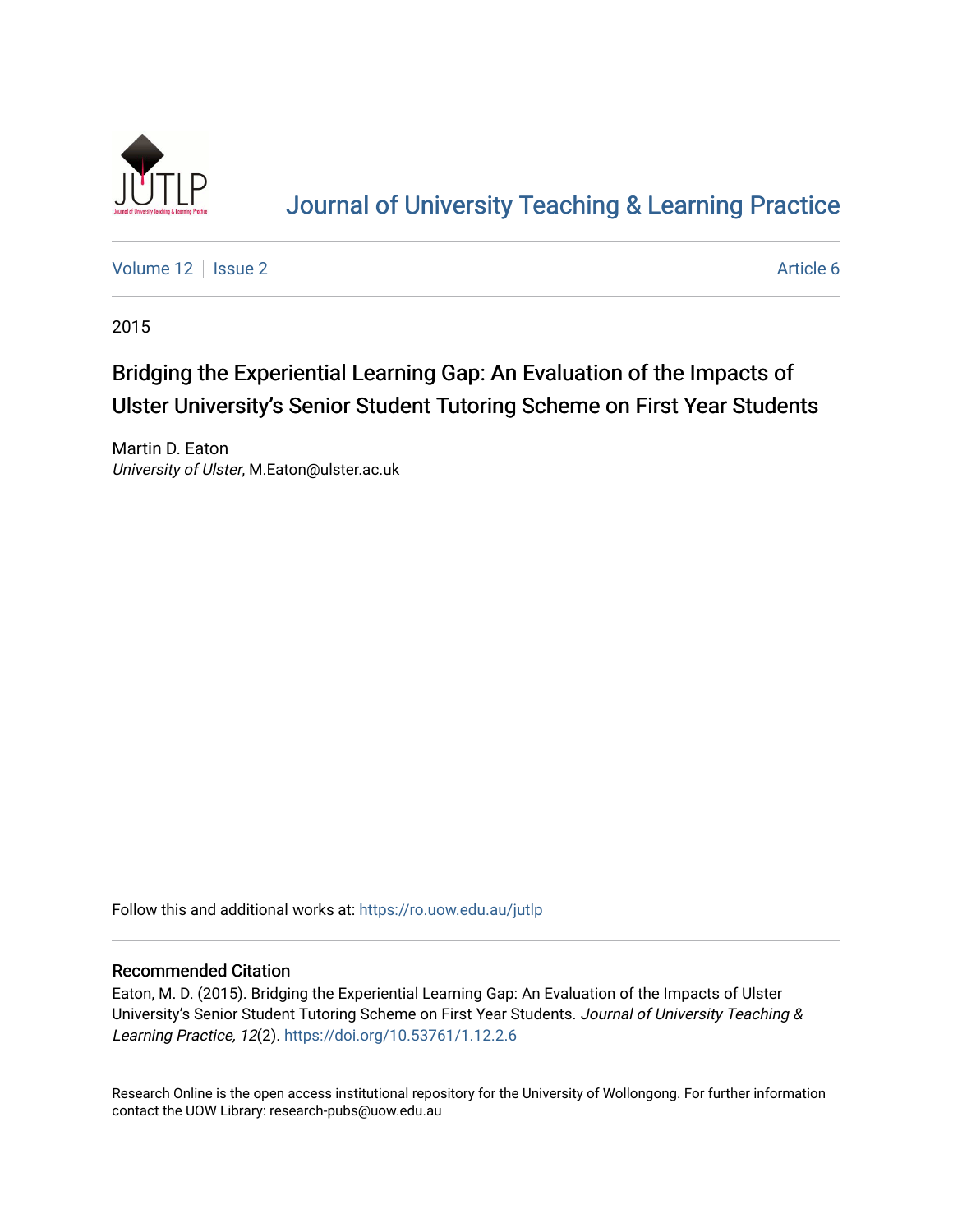## Bridging the Experiential Learning Gap: An Evaluation of the Impacts of Ulster University's Senior Student Tutoring Scheme on First Year Students

## Abstract

Since 2004-05 first year students at the School of Environmental Sciences, Ulster University have engaged with senior student tutors (SSTs) in workshop activities aimed at preparations for their written examinations. Using a pedagogical action research methodology we evaluated the role of SSTs in bridging the experiential learning gap between practitioners and recipients. Analysis suggested positive associations between workshop participation, examination success and improved module marks. Surveys showed that first year students gained confidence, were less intimidated and empowered with revision and examination techniques. The SSTs gained valuable insights, tutoring experience and an evidence base useful to their career paths. Discussion focused upon risk-averse first year students who grasped and then transformed the experiences of the SSTs into successful examination performance. It is argued that our SSTs have helped to bridge the experiential learning gap and made inter-collegiate connections that would have been less-likely in a formal, teaching staff-led situation. Faculty suffering from examination related student progression problems could, therefore, benefit from adopting this locally controlled, low cost, small-scale, tailor-made, peer assisted tutoring scheme.

## Keywords

First year students, experiential learning, peer assisted tutoring, senior student tutors, written examination assessment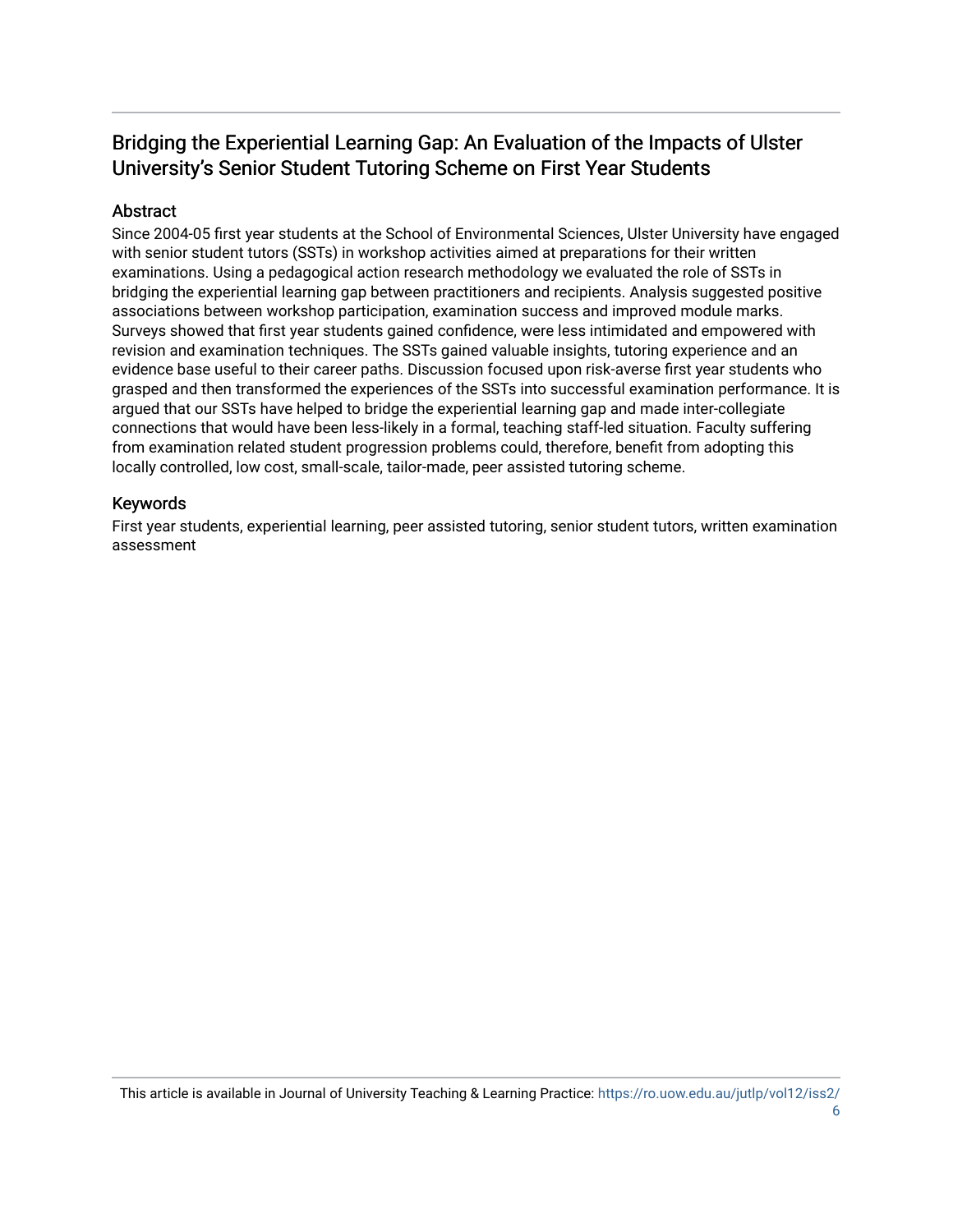

# [Journal of University Teaching & Learning Practice](https://ro.uow.edu.au/jutlp)

[Volume 12](https://ro.uow.edu.au/jutlp/vol12) | [Issue 2](https://ro.uow.edu.au/jutlp/vol12/iss2) Article 6

2015

## Bridging the Experiential Learning Gap: An Evaluation of the Impacts of Ulster University's Senior Student Tutoring Scheme on First Year Students

Martin D. Eaton Dr University of Ulster, M.Eaton@ulster.ac.uk

Follow this and additional works at: [https://ro.uow.edu.au/jutlp](https://ro.uow.edu.au/jutlp?utm_source=ro.uow.edu.au%2Fjutlp%2Fvol12%2Fiss2%2F6&utm_medium=PDF&utm_campaign=PDFCoverPages) 

## Recommended Citation

Eaton, M. D. (2015). Bridging the Experiential Learning Gap: An Evaluation of the Impacts of Ulster University's Senior Student Tutoring Scheme on First Year Students. Journal of University Teaching & Learning Practice, 12(2). [https://ro.uow.edu.au/jutlp/vol12/iss2/6](https://ro.uow.edu.au/jutlp/vol12/iss2/6?utm_source=ro.uow.edu.au%2Fjutlp%2Fvol12%2Fiss2%2F6&utm_medium=PDF&utm_campaign=PDFCoverPages)

Research Online is the open access institutional repository for the University of Wollongong. For further information contact the UOW Library: research-pubs@uow.edu.au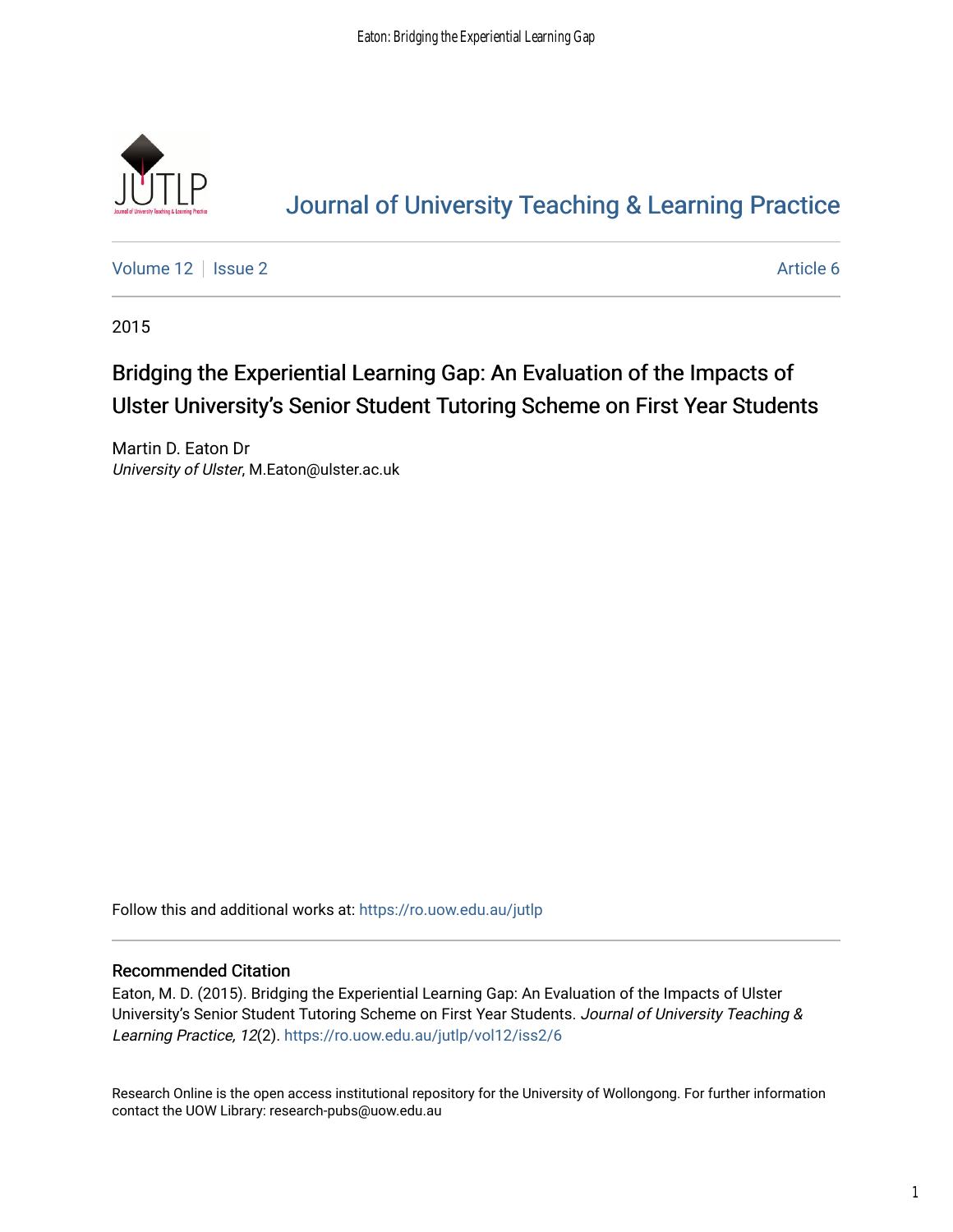## Bridging the Experiential Learning Gap: An Evaluation of the Impacts of Ulster University's Senior Student Tutoring Scheme on First Year Students

## **Abstract**

Since 2004-05 first year students at the School of Environmental Sciences, Ulster University have engaged with senior student tutors (SSTs) in workshop activities aimed at preparations for their written examinations. Using a pedagogical action research methodology we evaluated the role of SSTs in bridging the experiential learning gap between practitioners and recipients. Analysis suggested positive associations between workshop participation, examination success and improved module marks. Surveys showed that first year students gained confidence, were less intimidated and empowered with revision and examination techniques. The SSTs gained valuable insights, tutoring experience and an evidence base useful to their career paths. Discussion focused upon risk-averse first year students who grasped and then transformed the experiences of the SSTs into successful examination performance. It is argued that our SSTs have helped to bridge the experiential learning gap and made inter-collegiate connections that would have been less-likely in a formal, teaching staff-led situation. Faculty suffering from examination related student progression problems could, therefore, benefit from adopting this locally controlled, low cost, small-scale, tailor-made, peer assisted tutoring scheme.

## Keywords

First year students, experiential learning, peer assisted tutoring, senior student tutors, written examination assessment

This article is available in Journal of University Teaching & Learning Practice: [https://ro.uow.edu.au/jutlp/vol12/iss2/](https://ro.uow.edu.au/jutlp/vol12/iss2/6) [6](https://ro.uow.edu.au/jutlp/vol12/iss2/6)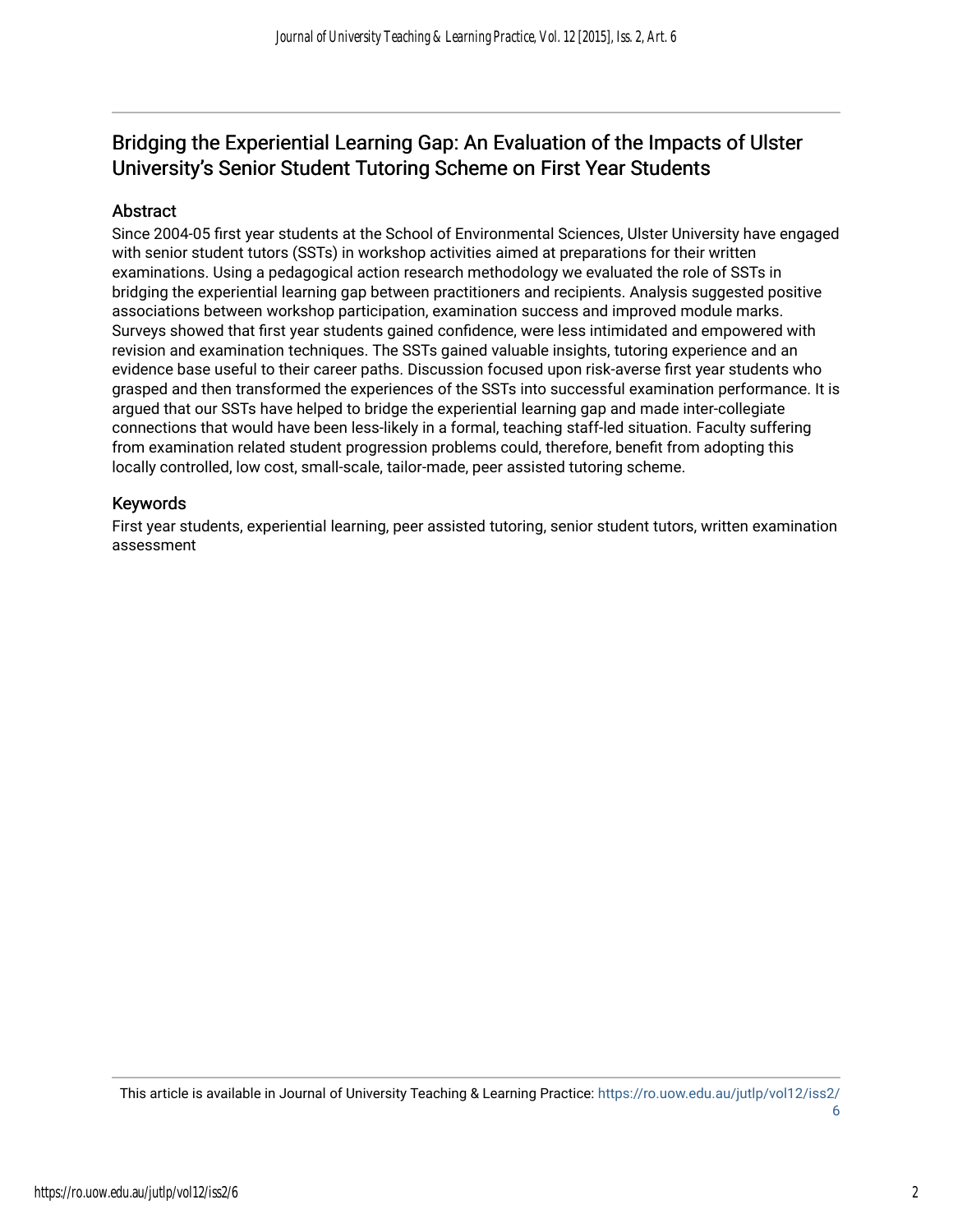## **Introduction**

Undergraduate mentoring programs have been widely adopted by universities looking to help firstyear students make their transitions from school to higher education (Nora & Crisp 2007). Recent interest in these initiatives has focused on two types. First, in the 1990s, the Peer Assisted Study Sessions (PASS) program at the University of Manchester was established, which in turn was based upon the Supplemental Instruction (SI) model pioneered by the University of Missouri-Kansas City in the early 1970s. PASS/SI is a volunteer-led student-to-student support scheme. It recruits pairs of higher-level non-subject specialists to act as peer leaders to first-year students. They organise seminars and facilitate student-centred group learning in a discursive, nonthreatening environment across a spectrum of courses in which students have found it difficult to achieve. The schemes are centrally organised, focus on the review of material from targeted modules with significant failure rates, use a reflective feedback trail from students to leaders to teaching staff and allow for regular meetings between PASS leaders to share their experiences (Hurley, Jacobs & Gilbert 2006). Studies have shown that these programmes are effective in improving students' learning skills, academic performances and retention levels (Loviscek & Cloutier 1997; McGuire 2006). Second, peer-assisted learning (PAL) has been adopted internationally by disciplines including chemistry, economics, education and mathematics (Coe, McDougall & McKeown 1999; Glynn et al. 2006; Condell & Yogarajah 2010). The main difference between PAL and PASS is that PAL fosters cross-year support between students on the same course, encouraging students to help each other and to learn collaboratively under the guidance of trained leaders, often from the year above. A growing body of research has also supported these types of student-to-student intervention (Capstick & Fleming 2002; Ning & Downing 2010), or what Boud, Cohen and Sampson (2001, p. 4) defined as the process of "students learning from and with each other". When organised centrally, both forms require significant inputs of financial resources and human capital. However, as Parkinson (2009, p. 381) acknowledged, analyses of "the effects of PAL in the context of the Higher Education system of the UK and Ireland (remain)…sparse". This article's central aim, therefore, is to make a contribution to fledgling research that is grounded on our own students' perceptions of a particular form of peer-assisted tutoring (Kieran & O'Neill 2009).

The senior student tutoring (SST) scheme, established in 2004-05 in the School of Environmental Sciences at Ulster University, borrows elements associated with PASS/SI and PAL. It is a small but ambitious, stand-alone scheme, which uses constructivist learning theory as its theoretical foundation (Karagiorgi, Street & Tziambazi 2005). Its focus is on what are perceived, because of lack of experience (Pointon 2008), to be challenging assessment procedures: three-hour long written examinations. The School offers module-specific, teaching staff-led revision sessions; to supplement these we employ SSTs to organise workshops in a less formal, more user-friendly environment. We work on the supposition that that the SSTs are better placed to share their own self-reflective experiences of the examination task by passing on useful guidelines, hints and tips. In so doing, they help inexperienced first-year students to construct and enhance their own knowledge and understanding of revision strategy and exam preparation (Longfellow et al. 2008). The initiative is underpinned by the notion of experiential learning, which Kolb (1984, p. 38) defined as "the process whereby knowledge is created through the transformation of experience". This can be viewed as a cycle whereupon a student might do something and gain know-how, reflect on what happened, generalise those thoughts and consider the implications, apply what has been learnt and then move forward to the next experience. Our supposition, in this instance, is that knowledge of the examinations task is derived from bridging the "gap"; i.e. grasping and transforming the experiences of the older and nominally wiser SSTs. The SSTs attempt to foster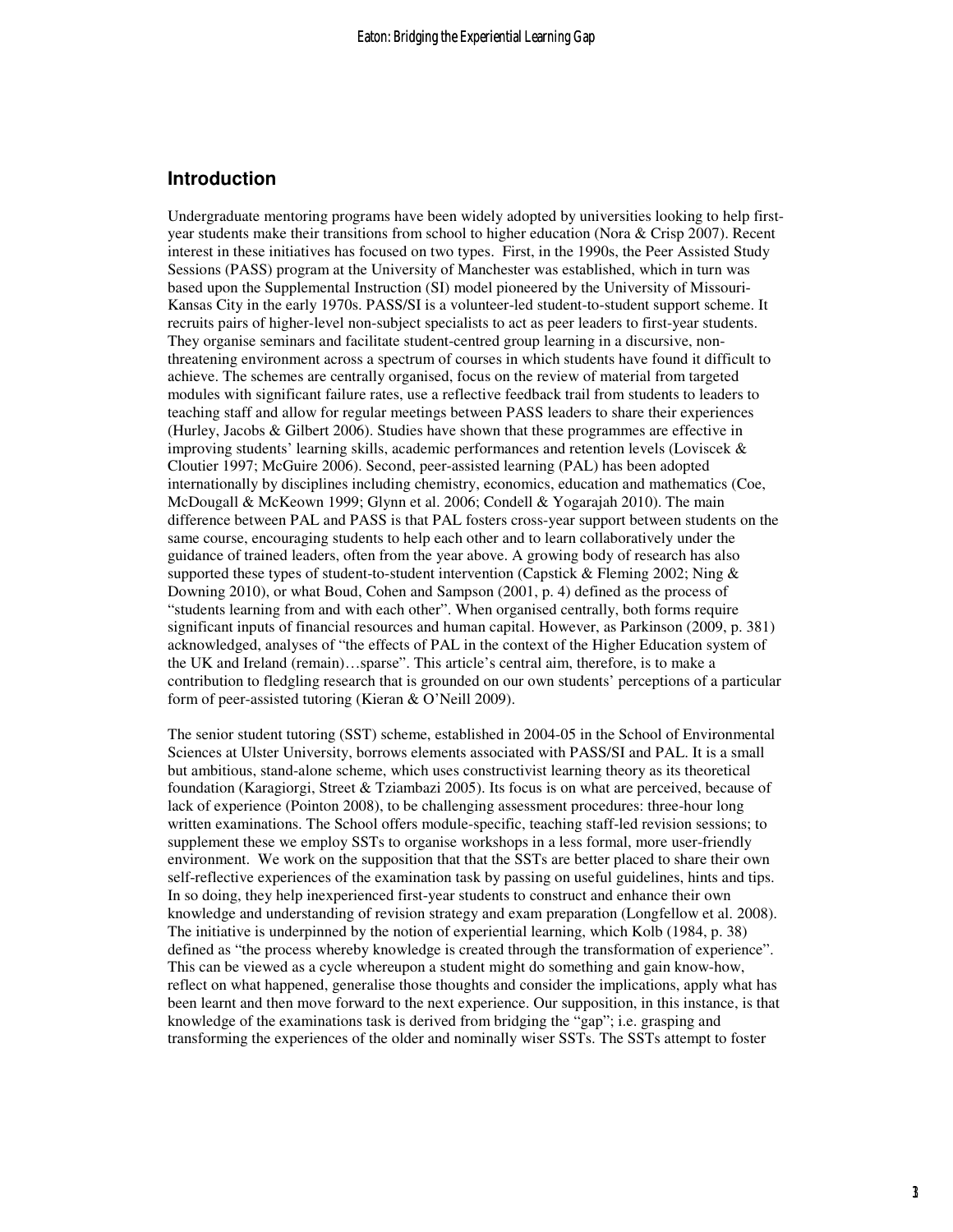critically discursive interactions with less experienced students, and through partnership look to cultivate a more inclusive collegial spirit. From the School's perspective, we try to improve the overarching educational experiences and academic performances for both the SSTs and their tutees (Stout & McDaniel 2006).

In light of these aspirations, this article gives an explanation of what senior student tutoring entails before outlining the methodology that fuels an appraisal of the scheme. Based on a flexible design strategy, our mixed-methods action-research project examined three sets of information. First-year student progression data taken from Ulster University records (2008-11) was analysed in conjunction with empirical material addressing the effects of the SST scheme from the viewpoints of the student recipients and the tutoring practitioners (in 2010-11). Our primary objective was to evaluate the effectiveness of the SSTs in bridging the experiential learning gap for the first-year students under their tutelage. We were particularly interested in determining how the SSTs facilitated these students' preparations for their examinations, as well as identifying any drawbacks, with a view to assessing the value of the scheme and its potential to be transferred elsewhere.

## **Senior Student Tutors**

In 2010-11, incoming first-year students were enrolled in a range of environmental-science, geography and marine-science honours degree programs, as well as a two-year, non-honours associate bachelor degree (ABD) in environmental studies. They studied a common curriculum of six modules containing four written examinations taken from earth, physical and social-sciencebased subjects, together with a skills toolbox covering geographical information systems and statistical analysis. Transition to tertiary-level education was supported by induction activities involving an initial week-long activity period that included a residential field trip. This transformed into a system of weekly tutorials led by teaching staff, and a longitudinal focus upon the acquisition of study skills. Generic to all programs, these included graduate-level essay writing, referencing technique, personal development planning, careers preparation and oral presentation (Maguire 2006).

During each year of the scheme's existence the School has employed up to four final-year or postgraduate students to take part in these peer-assisted tutoring activities. SSTs are recruited after an application process that requires submission of curriculum vitae and covering letters outlining suitability for the post. They must have previously demonstrated good academic performance, are anticipating or have gained good degree classifications and have a sound knowledge and understanding of their subject programs and modules. Each has at least five semesters of experience of the practice associated with the School's learning and teaching environment. Beginning in 2007-08 (the third edition of the scheme) all newly recruited SSTs have been expected to have previously experienced the scheme as first-year students. In comparison to PASS/SI schemes within the institution (where leaders are unpaid volunteers) our SSTs receive a small payment and undertake a short training program arranged with Ulster University's Staff Development Unit. Sessions focus upon how to tutor small groups of between 10 and 15 students in preparation for each SST conducting a series of three 50-minute-long workshops. Organised by program cohort, these take place in semester teaching weeks 10 to 12. Content is arranged by each SST and can lead to relatively loose structured plans, and items based upon a suggested list of formative activities. These can include revision techniques, planning for examinations, reading around topics, evaluation of marking criteria, locating and reviewing past papers, writing of exercise examination essays, construction of essay plans and/or discussion of outline answers.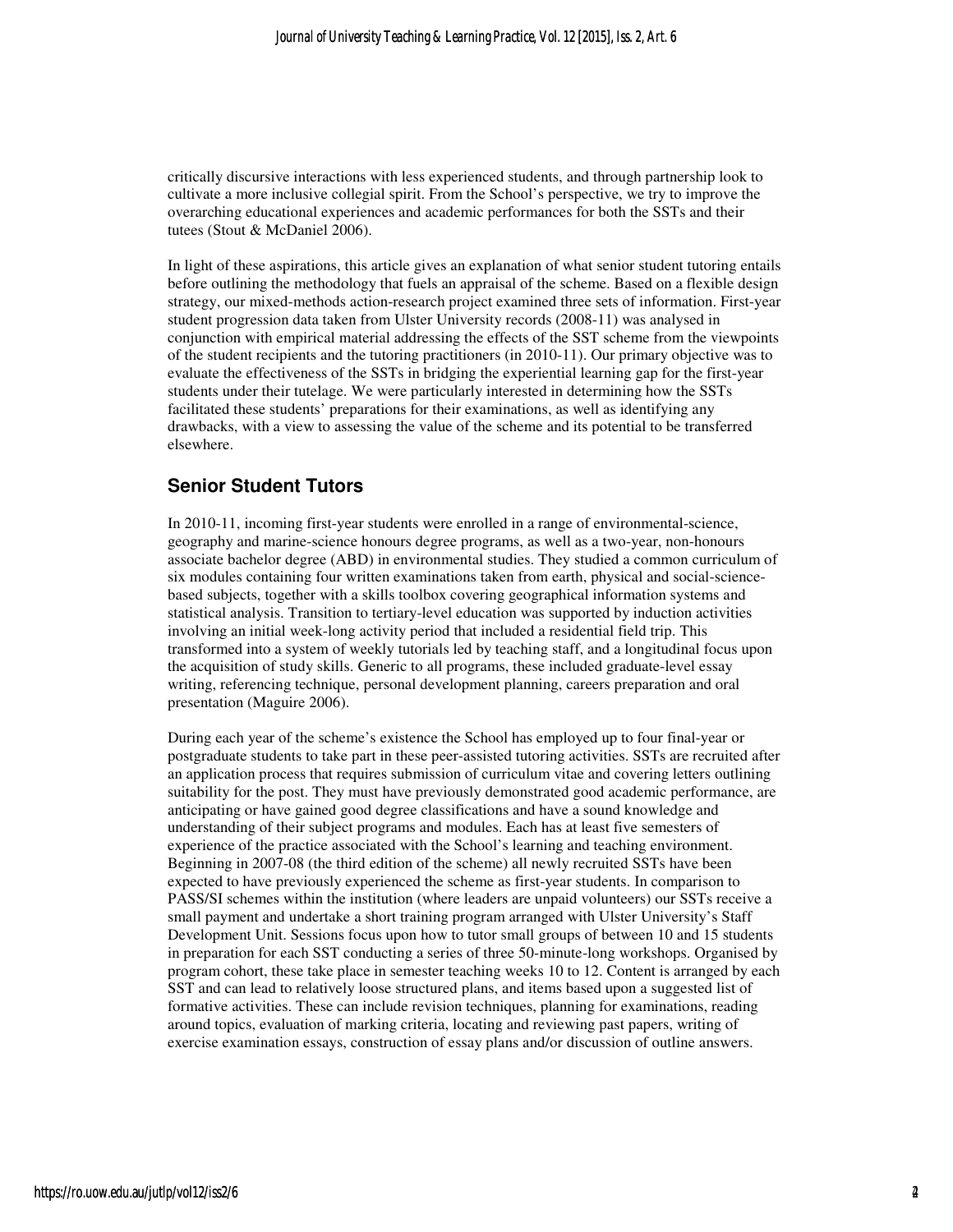Workshops provide a smaller-scale and shorter but more time-intensive variation on the longitudinally based PASS/SI schemes mentioned earlier. Like those found in PAL programs, our SSTs are subject-savvy individuals who can discuss program, module and examination material, share their received learning strategies and help develop generic study skills. SSTs are not expected to instruct or provide "answers" (not having the specialist expertise of teaching staff), but can offer their own relevant ideas. They are encouraged to use their learning and critical reflection of their earlier modular examination experiences to engage with and lead the first-year students to construct their own understanding of what is required in the examinations (Swain 2008). These exams take place in semester teaching weeks 13 to 15. The first-year students are instructed to attend workshops as an extension to the weekly tutorial system, meaning that they are timetabled into the curriculum.

## **Methodology**

In-house discussion indicated that SSTs had made important contributions to the School. The initial rationale was for SSTs to engage with students, to foster affinity with a School identity, and to improve the pan-academic experience for all parties. In light of review and perceived weaknesses (Lafferty 2006), the emphasis shifted towards preparing students for their modular exams. This was symptomatic of pressure to improve progression and retention rates, and meant that outcomes related to the quality of the educational experience became less obvious. An investigation of the scheme was merited. Thus enquiry was undertaken in 2010-11 to (1) determine the effectiveness of the scheme in bridging the experiential learning gap between SSTs and first-year students, and (2) evaluate its role in influencing examination performances. The project was based on a flexible mixed-methods action research design, whereby qualitatively structured inquiry helped to explain quantitative results (Robson 2011).

#### **Quantitative method**

Initially, longitudinal data covering different programme cohorts and relating to progression from students' first year, during the period from 2008-11, was analysed. Examination performances were compared with attendance records compiled at workshops. A decision was taken to distinguish between those who had attended one or more workshops and those who were absent from all workshops. This was based on the supposition that absentees would suffer from failing to attend and engaging with the opportunities on offer. Rates of exams success and failure (taken on a threshold figure of plus/minus 40%) amongst attendees and non-attendees were then collated alongside a total of six first-year module average marks as indicators of overall performance. This process (as denoted by Dawson et al. 2014) did not lend itself to rigorous numerical analysis, but provided the starting point for a basic descriptive exploration of the data.

#### **Qualitative method (1)**

In trying to interpret these rudimentary calculations, empirical feedback was received from firstyear students engaging in the SST scheme. We used a structured seven-item questionnaire specifically designed to elicit critical evaluations of their lived experiences. Open-ended questions focused on recollections of going to sessions and students' explanations for absence, motivations to attend, perceptions of satisfactory and unsatisfactory aspects of the scheme, suggestions for improvements and a comment on the performance of SSTs. Respondents' anonymity was assured, an independent response was encouraged and prompts were neither suggested nor issued. Enquiries were administered amongst the class of 2010-11 after three scheduled workshops but before their examinations had taken place. Consistent with the semi-formal nature of the process,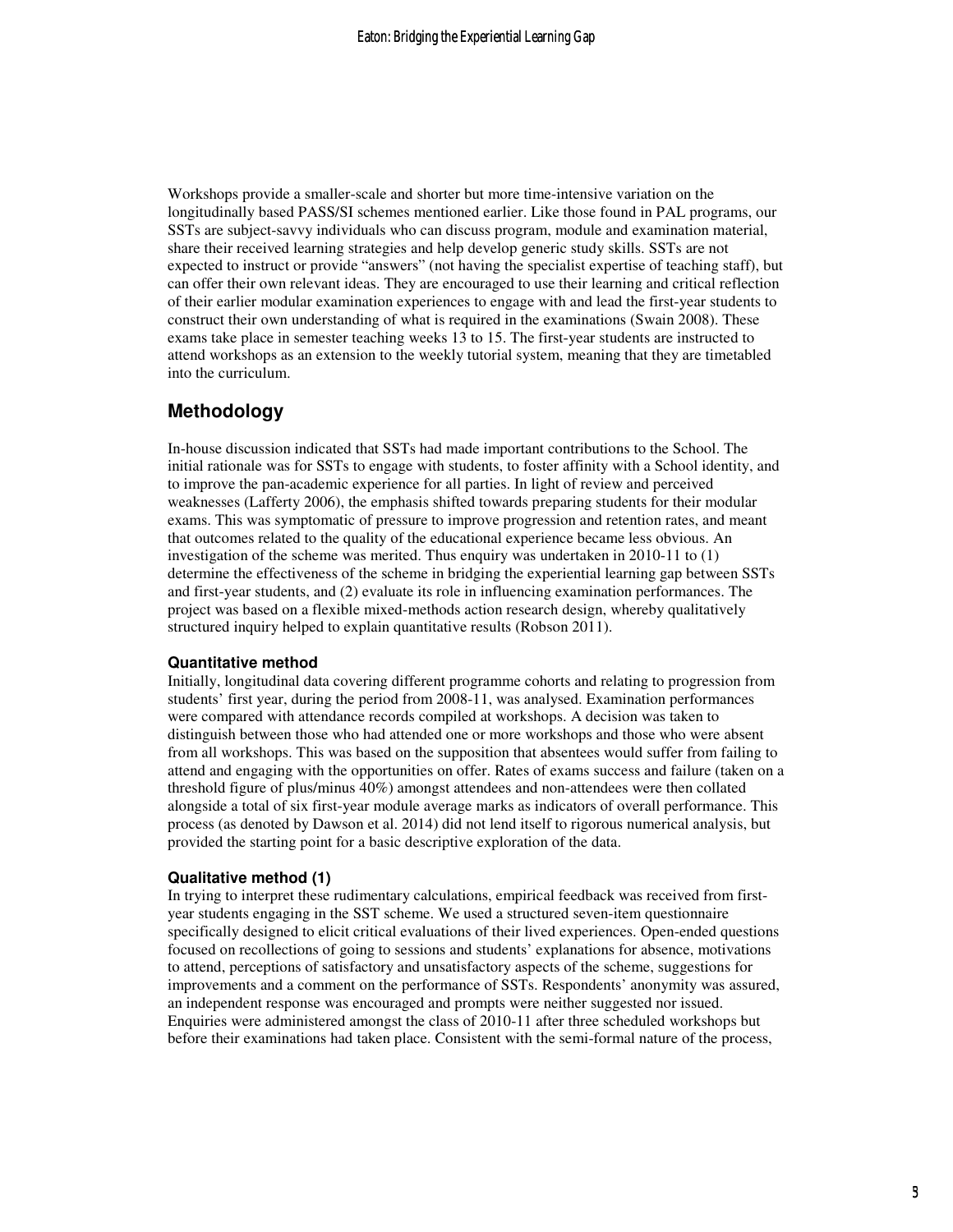this enquiry was carried out by the SSTs face-to-face with first-year students. A total of 70 questionnaires were satisfactorily completed, representing a response rate amongst workshop attendees of 80%. Temporal considerations and logistical constraints meant we were unable to ascertain the views of non-attendees. SSTs were busy students and so it was unfeasible and unreasonable to expect them to pursue absentee first-year students for their opinions. A rigorous content analysis aimed at categorising/coding student responses and allowing for basic descriptive analysis was undertaken to inform our discussion (Krippendorf 2013).

#### **Qualitative method (2)**

The third part was based upon interpretative phenomenological inquiry (similar in design to that used by Hall and Jaugietis 2011), whereupon we examined the scheme from the SSTs' perspectives. In 2010-11, four were recruited: three final-year undergraduate students drawn from the geography and environmental science programs, and one postgraduate student who had previously studied environmental science in the School. The undergraduates were assigned to a cohort that reflected their studies, with the environmental-science student also engaging with marine scientists; the postgraduate worked with the ABD students. None of the four had had any previous tutoring experience. Individual, in-depth interviews using nine open-ended questions were administered via e-mail communication. This enquiry was aimed at establishing the SSTs' reasons for applying, views on training, workshop activities carried out, perceived aspects that they enjoyed or disliked and suggestions for improvement. Again, respondents were assured of the confidentiality of their responses. Discussions were undertaken after the completion of the third workshop and a period of reflection. This resulted in four sets of fine-grained detail that, in turn, demonstrated high standards of integrity and critical insight. This information was then subjected to a thematic analysis that generated a series of important ideas and illustrations for discussion (Norton 2009). Both of the thematic and (previously mentioned) content analyses were based upon questions that had been formulated as part of a pilot survey in 2009-10. Scrutinisers took the opportunity to gain experience that was subsequently used to develop and verify the categorisation and coding of responses in the 2010-11 survey.

This three-pronged methodology has its strengths and limitations, and any attempt to establish a concrete relationship between student-to-student intervention and positive outcome has to be treated with caution (Smith & Norton 2007). For example, the element of self-selection into the scheme by more-able first-year students and SSTs was problematic. This meant that the opinions put forward could be construed as overly enthusiastic or value-laden, thus introducing a potential for bias. Equally, the snap-shot nature of the survey meant that, in the case of the SSTs, only a small number of views frozen in time could be collated. On the plus side, our research protocol was carefully formulated by defining the inquiry, describing the situation, analysing the quantitative data to look for contradictions and collecting and interpreting relevant evaluative data before critically reflecting with a view to introducing change (an adaptation from Bassey 1998). In line with the work of Creswell (2003), our trio of interlinking quantitative and qualitative material led to an experimentally pragmatic (if unconventional) exploration of the data. We were keen to gather "data on participant perceptions… (as) important elements in understanding the relevance of the mentoring process on those who (as we shall see) matter the most" (Gershenfeld 2014, p. 387). The results that follow represent, therefore, a tentative evaluation of the SST workshops after a three-year study period.

## **Results – Workshops**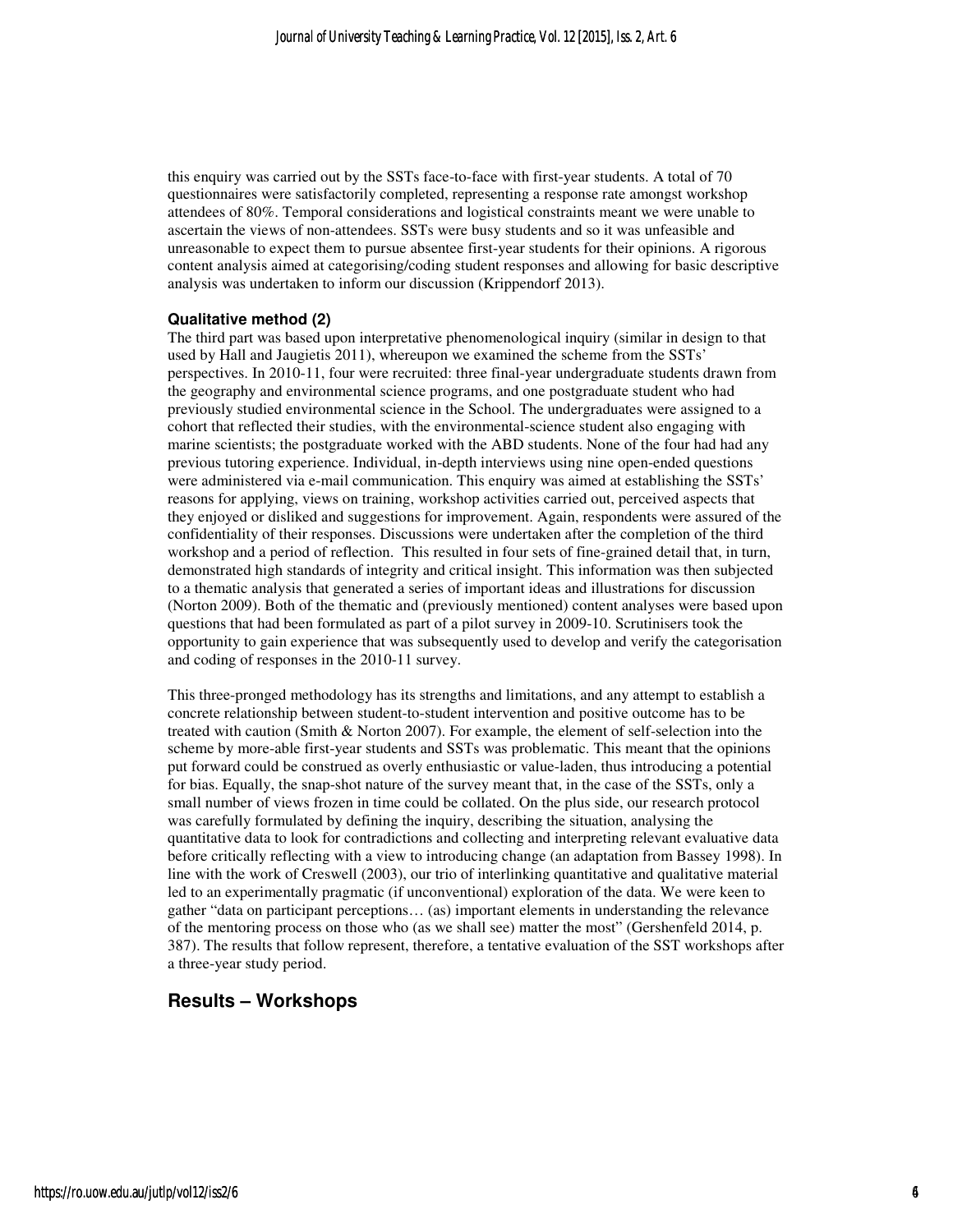Given these considerations, Table 1 suggests positive associations between first-year student attendance at workshops and their performance in examinations. Between 2008 and 2011, the scheme saw a steady increase in overall levels of attendance and in the average number of workshop attendances. First-year student audience numbers increased from 36% (41 attendees out of 113 enrolled) to 83% (86 out of 104), and the average number of workshop attendances grew from 1.7 to 1.9 per student. Growth occurred as the scheme became embedded in the School's practice, as tutor-training techniques evolved and as those students who were tutored carried forward their experiences and became SSTs. These positive signs were reinforced by the numbers of examination failures amongst workshop attendees falling from 1.2 per student in 2008-09 to 0.5 per student in 2010-11. In contrast, and despite the numbers of workshop absentees across the School having fallen to 17% (18 out of 104), examination failures amongst this group of absentees remained consistently higher. In

#### **Table 1: First-year students' workshop attendances and exam performances, 2008-**

**11**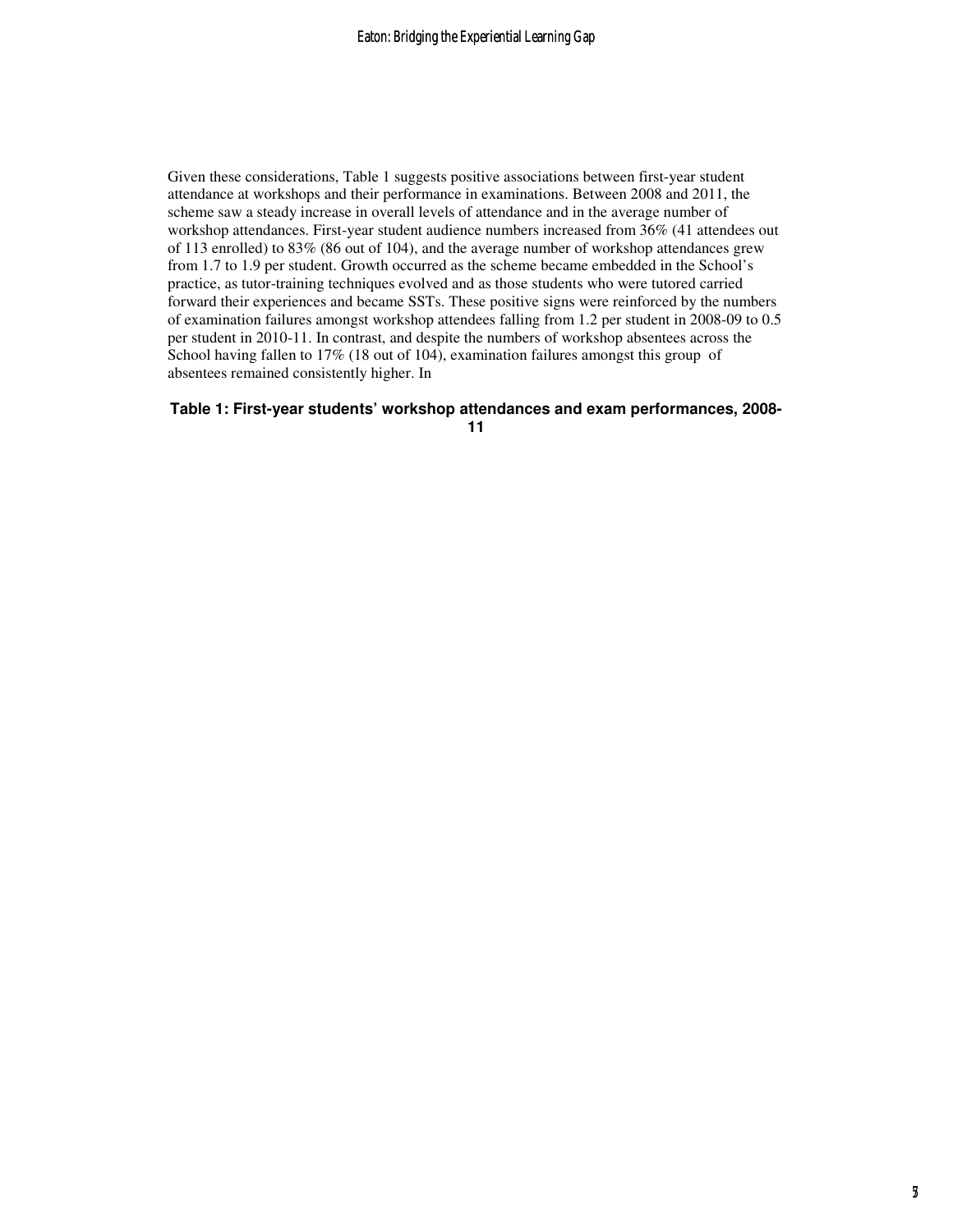| Year         | Course                                                                                 |                                 | Environ-                 | mental<br>Science                                 |                          | Geography                                     |                                                 | Marine<br>Science                               |                          | ABD in<br>Environ-<br>mental<br><b>Studies</b> | School of<br>Environ-<br>mental<br>Sciences |                                   | Total<br>$n =$ |
|--------------|----------------------------------------------------------------------------------------|---------------------------------|--------------------------|---------------------------------------------------|--------------------------|-----------------------------------------------|-------------------------------------------------|-------------------------------------------------|--------------------------|------------------------------------------------|---------------------------------------------|-----------------------------------|----------------|
|              |                                                                                        |                                 | Attendees                | attendees<br>$\mbox{Non-}$                        | Attendees                | attendees<br>$\mbox{Non-}$                    | Attendees                                       | attendees<br>$\mbox{Non-}$                      | Attendees                | Non-<br>attendees                              | Attendees                                   | attendees<br>$Non-$               |                |
| 2008         | - Workshop<br>attendance<br>- Average<br>attendance                                    | $n =$<br>$(\%)$<br>Ps/3         | 19<br>(68)<br>2.5        | 9<br>(32)<br>$\mathbf{0}$                         | 13<br>(21)<br>1.6        | 48<br>(79)<br>$\mathbf{0}$                    | $\mathfrak{Z}$<br>(43)<br>1.7                   | $\overline{4}$<br>(57)<br>$\mathbf{0}$          | 6<br>(35)<br>1           | 11<br>(65)<br>$\mathbf{0}$                     | 41<br>(36)<br>1.7                           | 72<br>(64)<br>$\mathbf{0}$        | 113<br>(100)   |
| 2009         | - Exam<br>fails<br>- First-year<br>module<br>avg                                       | Ps/4<br>$\%$                    | 0.3<br>63.9              | $\overline{2}$<br>44.5                            | 0.4<br>55.4              | 1.2<br>49.5                                   | 2.7<br>50.6                                     | 2.5<br>31.8                                     | 1.3<br>41.3              | 2.1<br>42.5                                    | 1.2<br>52.8                                 | $\mathfrak{2}$<br>42.1            |                |
| 2009<br>2010 | - Workshop<br>attendance<br>- Average<br>attendance<br>- Exam<br>fails                 | $n =$<br>$(\%)$<br>Ps/3<br>Ps/4 | 9<br>(43)<br>1.5<br>1.1  | 12<br>(57)<br>$\mathbf{0}$<br>1.5                 | 36<br>(56)<br>1.5<br>0.4 | 28<br>(44)<br>$\mathbf{0}$<br>0.9             | $\boldsymbol{0}$<br>(0)<br>$\theta$<br>$\theta$ | 13<br>(100)<br>$\Omega$<br>1.5                  | 10<br>(77)<br>2.3<br>1.2 | 3<br>(23)<br>$\mathbf{0}$<br>0.3               | 55<br>(49)<br>1.3<br>0.7                    | 56<br>(51)<br>$\mathbf{0}$<br>1.1 | 111<br>(100)   |
|              | - First-year<br>module<br>avg                                                          | $\%$                            | 50.0                     | 45.3                                              | 57.6                     | 47.0                                          | $\overline{0}$                                  | 45.3                                            | 43.6                     | 46.3                                           | 37.8                                        | 45.9                              |                |
| 2010<br>2011 | - Workshop<br>attendance<br>- Average<br>attendance<br>- Exam<br>fails<br>- First-year | $n =$<br>$(\%)$<br>Ps/3<br>Ps/4 | 23<br>(85)<br>1.8<br>0.6 | $\overline{4}$<br>(15)<br>$\boldsymbol{0}$<br>2.0 | 39<br>(85)<br>1.5<br>0.2 | $\overline{7}$<br>(15)<br>$\mathbf{0}$<br>1.3 | 16<br>(80)<br>1.7<br>0.8                        | $\overline{4}$<br>(20)<br>$\overline{0}$<br>1.0 | 8<br>(73)<br>2.5<br>0.3  | 3<br>(27)<br>$\theta$<br>1.0                   | 86<br>(83)<br>1.9<br>0.5                    | 18<br>(17)<br>$\mathbf{0}$<br>1.3 | 104<br>(100)   |
|              | module<br>avg                                                                          | %                               | 53.3                     | 36.3                                              | 57.3                     | 41.1                                          | 50.0                                            | 53.3                                            | 59.8                     | 39.0                                           | 55.1                                        | 42.4                              |                |
| 2008         | - Workshop $n =$<br>attendance<br>- Average                                            | $(\%)$<br>Ps/3                  | 51<br>(67)<br>1.9        | 25<br>(33)<br>$\boldsymbol{0}$                    | 88<br>(51)<br>1.5        | 83<br>(49)<br>$\mathbf{0}$                    | 19<br>(48)<br>$1.1\,$                           | 21<br>(52)<br>$\mathbf{0}$                      | 24<br>(59)<br>1.9        | 17<br>(41)<br>$\overline{0}$                   | 182<br>(56)<br>1.6                          | 146<br>(44)<br>$\boldsymbol{0}$   | 328<br>(100)   |
| 2011         | attendance<br>- Exam<br>fails<br>- First-year                                          | Ps/4                            | 0.7                      | 1.8                                               | 0.3                      | $1.1\,$                                       | 1.2                                             | 1.7                                             | 0.9                      | 1.1                                            | $0.8\,$                                     | 1.4                               |                |
|              | module<br>avg                                                                          | $\%$                            | 55.7                     | 42.1                                              | 56.8                     | 45.9                                          | 33.5                                            | 43.5                                            | 48.2                     | 42.6                                           | 48.6                                        | 43.5                              |                |

Key: Ps/3 = (Average attendance) per student out of three timetabled workshops; Ps/4 = (Number of fails) per student out of four examinations; module avg = six-module average (%). Sources: Attendance registers at workshops/annual Ulster results sheets, 2008-11.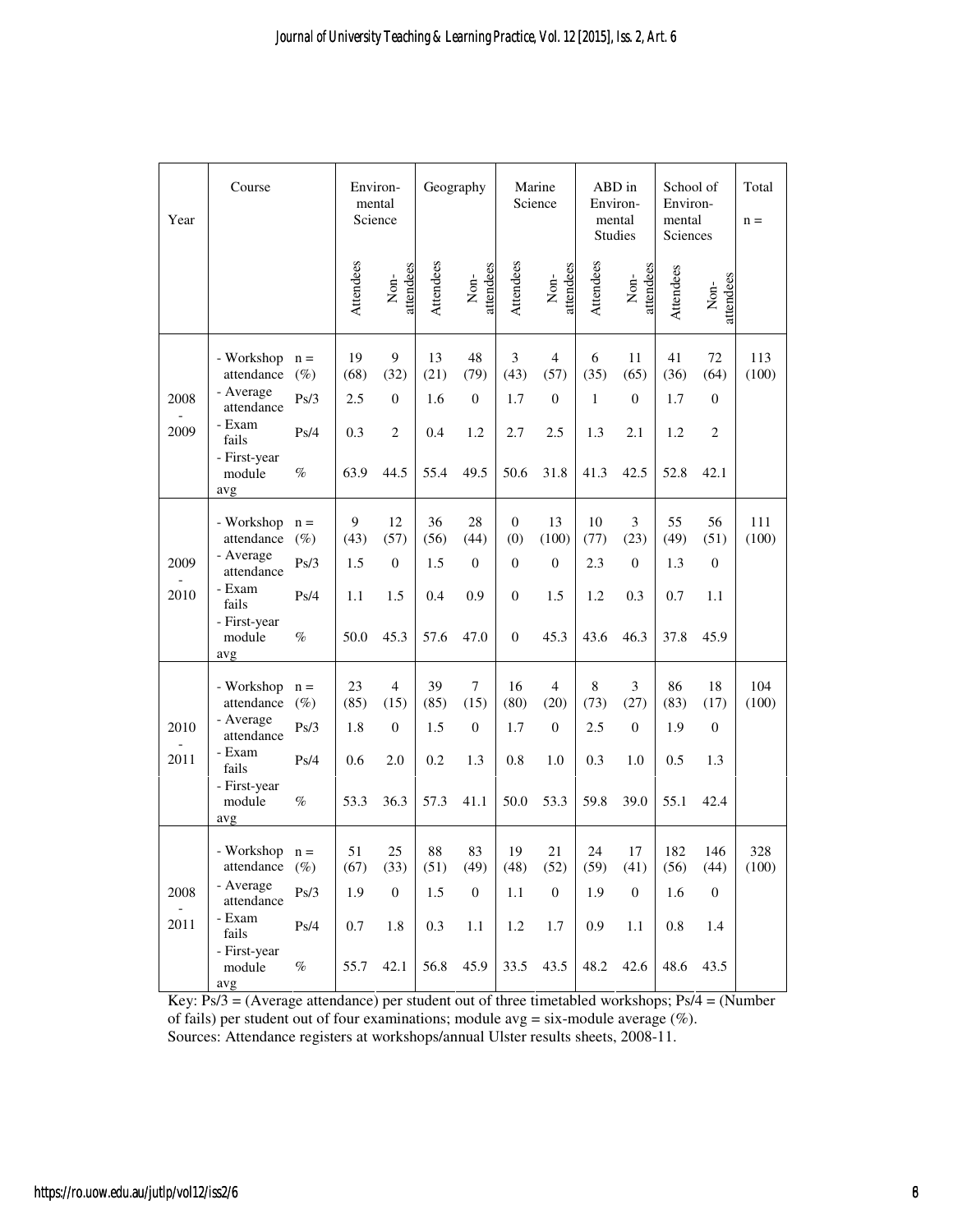2008-09 an average failure rate of two exams per first-year student was recorded amongst absentees. Two years later this figure had fallen to 1.3 per student. Nevertheless, and in spite of the failure rate in both groups falling by 0.7 exams per student, workshop absentees were between two and three times more likely to fail an examination than their attending counterparts. Non-attendees drawn from the environmental sciences, for instance, could expect to fail two examinations, whereas geography attendees risked a one-in-five chance of failing an examination. In terms of module average marks, the discrepancy between the attendees and absentees was even more remarkable. By 2010-11, environmental-science and geography workshop attendees were recording mean module marks between 16 and 17% higher than students who had not attended any workshops. ABD attendees at 2.5 workshops per student, the highest average attendance recorded, were faring better still, with nearly 21 percentage points separating them from the absentees. This was a significant turnaround from one year earlier, when ABD workshop attendees had performed worse than the absentees. Equally, marine-science students were counteracting the general trend. Attendance at workshops, whilst still producing a positive outcome, had a less marked association with their examination performances and a worse association with their module marks; this pattern was consistent with Bidgood's (1994) study.

### **Evaluation – First-Year Student Views**

Analysis of our snapshot empirical survey mirrored earlier results. They confirmed that a minority of first-year students (13%) had attended three SST workshops; the average number of attendances was 1.7, with a modal attendance at one workshop. Indeed, 46% of respondents only went to a single session (usually the first). Subsequent absences were explained by having "to complete other assessed coursework" (accounting for 56% of explanations) and to a lesser extent "sickness" (16%). In addition to this prioritisation of activities, individual commitments including child care, paid employment, personal appointments, sporting activities and transport logistics were highlighted, alongside forgetfulness and inclement weather. The fact that the workshops were mandatory had limited effect on first-year students.

| Why did you go?                                                          | $(n = 89)$ /<br>% of responses |
|--------------------------------------------------------------------------|--------------------------------|
| To prepare for and learn about the examinations (get tips)               | 37                             |
| To learn better revision techniques/gain advice on relevant study skills | 22                             |
| To gain from the experience of the SST in having done exams previously   | 18                             |
| Other reasons                                                            | 23                             |

#### **Table 2: Reasons for attendance**

Source: Author's Survey and Content Analysis (2010-11).

Our evaluation form contained a request to explain their reasons for attending the workshops. Table 2 shows that first-year students understood what the scheme was about and, more importantly, what it was designed to achieve. Opportunities to learn about the exams, study new revision techniques and work out what to expect (when based upon the SSTs' acumen) were features in almost threequarters of respondents' reasons for attending workshops. This was testament to the SSTs' powers of explanation and the readiness with which most of them conducted their sessions.

#### **Table 3: Strengths**

| What did you like the most?                                             | $(n = 131)$ /<br>% of responses |
|-------------------------------------------------------------------------|---------------------------------|
| The chance to review past papers and practise answers to exam questions | 27                              |
| Everyone joining in/discussing topics/sharing revision tips and methods | 19                              |
| Informal, personable, friendly, relaxed approach of SST                 | 18                              |
| Able to learn from knowledge and experience of SST                      | 18                              |
| Other likes                                                             | 18                              |

Source: Author's Survey and Content Analysis (2010-11).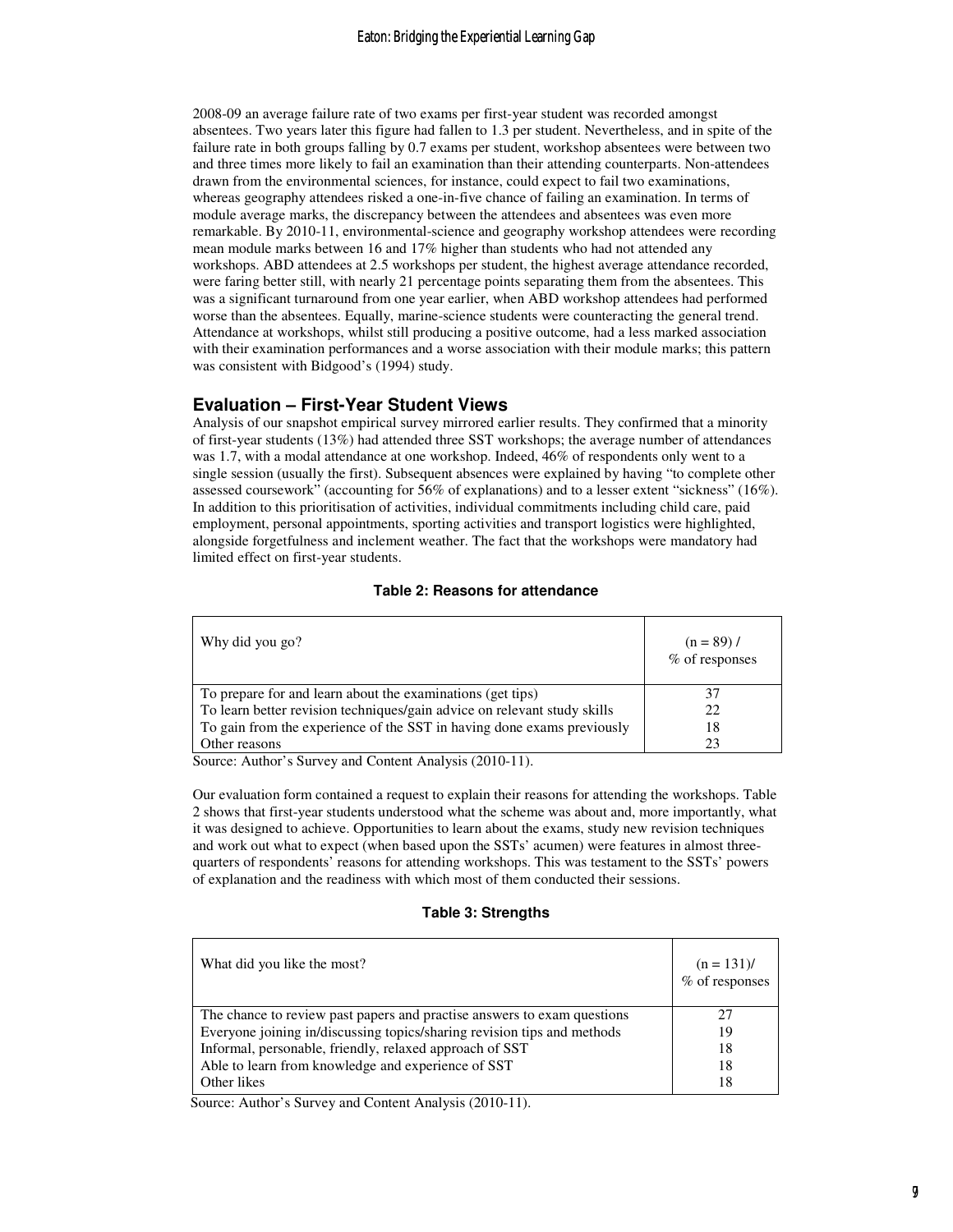We asked first-year students to outline those elements that they found satisfactory. Table 3 demonstrates that whilst they were expected to give two responses, some contributed several explanations, reflecting their enthusiasm for the scheme. Analysis showed that many students enjoyed what was done in the workshops and how it was delivered by their SSTs as part of an experiential learning process. Almost 40% of responses stated that our first-year students felt comfortable gleaning insight and taking advice from a more experienced individuals in a discursive, group sharing environment. Around one in five responses showed that the less formal atmosphere generated by their SSTs led to a safe working environment, which gave first-year students a sense of security and the freedom to discuss examination issues. Over one quarter said being given the chance "to practise" their answering technique before the real examination was a key factor.

#### **Table 4: Weaknesses**

| What did you like the least?                                               | $(n=104)$ /<br>$%$ of responses |
|----------------------------------------------------------------------------|---------------------------------|
| Day and time allocated, length of session, venue                           | 38                              |
| Exercises considered repetitive and/or irrelevant                          | 14                              |
| Formality, hard to relax, difficult to speak out in front of rest of class | 13                              |
| Nothing                                                                    | 11                              |
| Groups were either too big or too small                                    | 10                              |
| Other dislikes                                                             | 14                              |

Source: Author's Survey and Content Analysis (2010-11).

Table 4 reveals the unsatisfactory features of the scheme. Criticisms related to temporal and spatial constraints, problems with what was done and how it was carried out by one of the SSTs, together with a lack of agreement on what constituted an optimal size for the classes. Variability in terms of the confidence, dedication, knowledge and interpersonal skills of individual SSTs was to be expected (and a problem experienced by others; e.g. Smith & Norton 2007). Almost 40% of respondents disliked the timing of the workshops (12.15pm on a Wednesday), claiming to have other personal or sporting responsibilities. Remedial measures involved more first-year tutorial slots being timetabled to increase flexibility in the system and avoid clashes (remembering, of course, that our SSTs had study obligations to deal with).

#### **Table 5: Suggested changes**

| What improvements could be made?                               | $(n = 80)$ /<br>% of responses |
|----------------------------------------------------------------|--------------------------------|
| Change timing of workshop sessions to suit first-year students | 21                             |
| No changes required                                            | 19                             |
| Have smaller groups with more SSTs available                   | 19                             |
| Have fewer classes and make sessions shorter                   | 10                             |
| Other improvements                                             | 31                             |

Source: Author's Survey and Content Analysis (2010-11).

First-year students were able to suggest how they would change the SST system. Table 5 shows that the number of responses declined significantly compared to that for the other questions, suggesting that this question was difficult to answer. Nevertheless, almost one in five thought that no changes were required, reiterating the general satisfaction with the workshops. Similar proportions of the survey group proposed a change to the timetabling of sessions and supported moves towards smaller groups of fewer than five persons and even a "one-to-one" ratio of first-year students to SSTs. The latter changes were unfeasible given limited resource availability.

The final question established first-year students' opinions of their SSTs' contributions. On a fourpoint rating scale, results showed that the SSTs were appreciated for leading the workshops and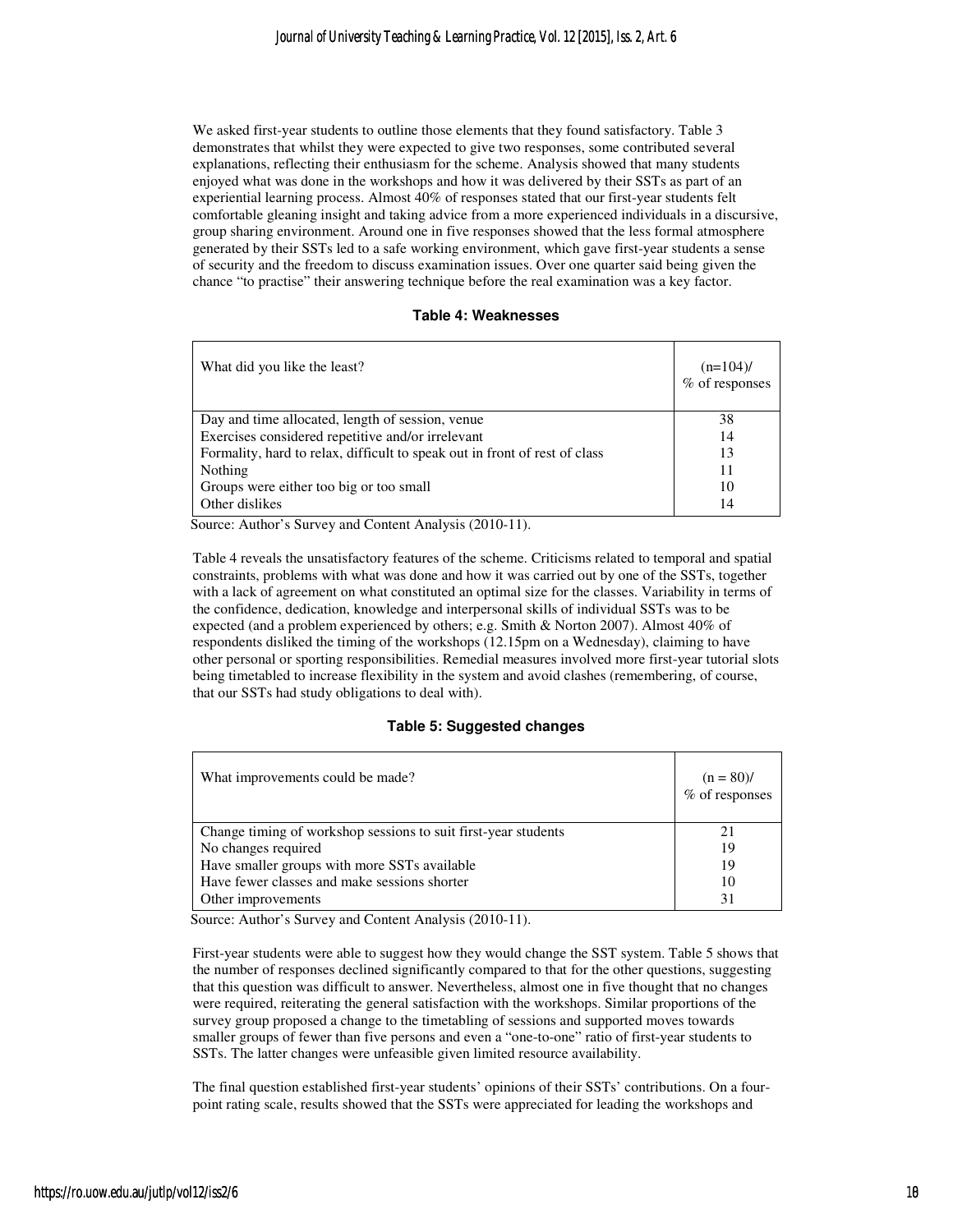facilitating activities. More than nine out of 10 respondents scored their SST as being excellent or very helpful. Likewise, the SSTs were valued for their "advice", "approachability", "forthrightness", "honesty", "humour" and "politeness", along with their abilities to "communicate" and "inform". First-year students recognised the altruism demonstrated by their SSTs and were happy to praise them.

### **Evaluation – Senior Student Tutor Views**

Whilst acknowledging the problem of using a small sample of SSTs and being wary when trying to aggregate results of workshop attendance based upon diverse activities, four common themes emerged from our analysis of SST responses.

#### **1. Personal development**

In three out of four cases, the students who eventually became SSTs originally applied for the position based on self-developmental motives: specifically, gaining experience as a learning facilitator with a view to future career progression. Tutor C, for example, "felt it would help develop me as a person towards my goal of being a teacher", and Tutor A expressed a "wish to pursue a career in environmental education". Two of the SSTs (B and C) demonstrated selfless motives aimed at "sharing techniques", "creating a sense of pride within students" and fulfilment of a wish to "pass on my advice and experience". More-personal reasons related to "financial reward", "look[ing] well on my [teacher-training] application" and, in line with Ogden et al. (2003), improvement of their own study strategies through "the ability to re-examine [my] revision technique…[to] assist my own personal study in the future".

All four found the training sessions useful. Before becoming involved with the scheme, each SST had had limited knowledge and understanding of how to tutor; ranging from knowing "a lot about learning styles" to being "pretty much clueless". Training helped to crystallise thought processes by providing "a base and knowledge to work from" (Tutor C) and giving opportunity to "pool together and pick up ideas for the workshops" (Tutor D). This satisfaction extended to the SSTs offering few suggestions for improvement other than Tutor A requesting "a [pre-training] brief…outline of what we will discuss" and Tutor D broaching the "possibility of offering [us] the opportunity to pursue a more extended training program…similar to what new teaching staff are offered". Financial and temporal restraints have restricted such in-house expansion. However, Ulster University offers a 10 credit Peer Assisted Study Skills module as part of its continuing personal- and professionaldevelopment strategy, in which our tutors can participate.

#### **2. Experiential learning transmission**

SSTs outlined details of their workshop activities. Responses were notable for their heterogeneity and demonstrations of self-initiative as each took the common training frameworks and embellished them with their own experientially informed ideas. This was a pleasing aspect, as it confirmed the standardisation/free-rein nexus that underpinned the scheme. Table 6 illustrates techniques ranging from visualising positive outcomes to discussing revision methods and identifying command words. In one instance, the role of alcohol and psychological stresses upon the revision process was examined. Common emphasis lay on developing first-year students' deep-thinking skills through construction of what Tutor D called "a 'model' that describe[d] types of information and advancing stages of learning". This form of experientially based learning transmission involved "factual information – recall and description, moving up through synthesising...information, categorising into topics, understanding issues, identifying inter-relationships, towards gaining original insights [to the examination questions]". Equally, SSTs focused upon practicalities such as identifying additional resources, reading around topics, compiling revision and examination timetables, reviewing marking criteria and locating copies of previous examination papers.

The formative consequences of attending three workshops were a common thread; these consequences were facilitated by interaction, small-group discourse and habitual reporting of findings. As Tutor C confirmed, "the idea of reporting back to the class was so they could all feed off each other and learn from their [immediate] peers". Transmission of messages was not from SST to tutee, but emanated from tutees towards fellow tutees and then to the SST. The circulatory nature of this practice helped to create a supportive learning and teaching environment and contributed to an enhanced sense of cooperation and collegial spirit amongst those prepared to participate. Our stakeholders were empowered to embrace their self-learning process, and helped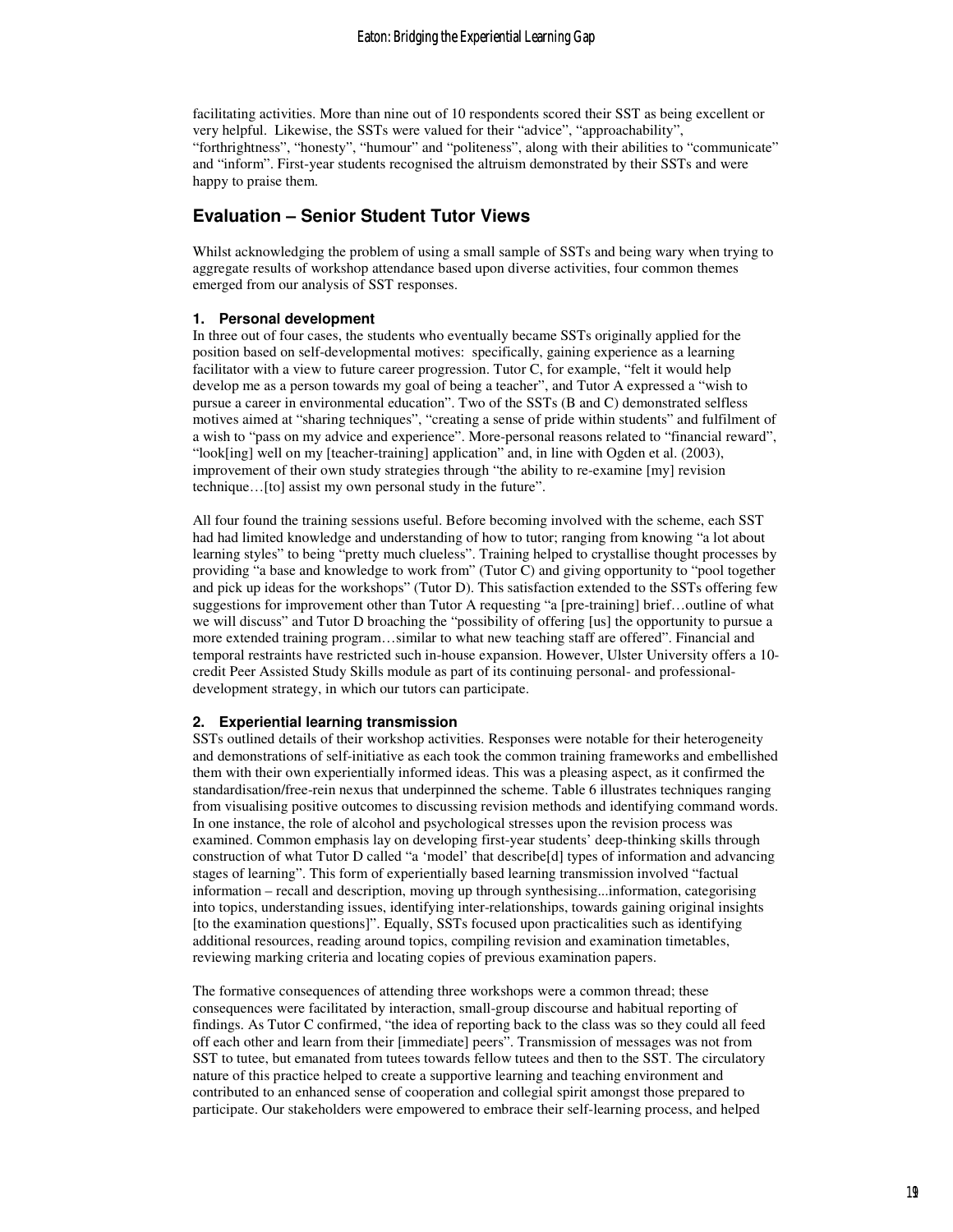create a student-centred community that was characterised by a sense of partnership and mutual achievement. Tutor B, for instance, noted that he "enjoyed…observing the improvement in exam preparation, especially by those who consistently attended the group, as well as sharing knowledge and ideas in a positive environment". Tutor C expressed similar sentiments, declaring, "I really enjoyed the preparation for each class and feeling as if I was doing something to benefit the students and prepare them for their exams." Once again, this was a pleasing aspect as the workshops evolved according to each cohort's particular (and not always homogenous) needs.

| S<br>S<br>T   | Workshop One                                                                                                                                                   | Two                                                                                                                                                                                 | Three                                                                                                                                                                 |  |  |
|---------------|----------------------------------------------------------------------------------------------------------------------------------------------------------------|-------------------------------------------------------------------------------------------------------------------------------------------------------------------------------------|-----------------------------------------------------------------------------------------------------------------------------------------------------------------------|--|--|
| А             | Revision<br>$\bullet$<br>overview<br>Learning<br>techniques                                                                                                    | Exams overview<br>$\bullet$<br>Revision<br>approaches to each<br>exam                                                                                                               | Review of past<br>$\bullet$<br>exam papers<br>Revision 24<br>hours prior to<br>exam                                                                                   |  |  |
| B             | Discussion of the<br>$\bullet$<br>role of<br>alcohol and<br>stress<br>Visualisation<br>techniques<br>Identify<br>students'<br>strengths/<br>weaknesses         | Use of e-journals<br>$\bullet$<br><b>Revision sources</b><br>Importance of<br>reading material<br>Emphasis on study<br>$\bullet$<br>routines<br>Importance of<br>helping each other | Exam<br>$\bullet$<br>timetable<br>Formulating<br>checklists for<br>exams<br>Review of past<br>exam papers<br>Focus on key<br>words                                    |  |  |
| $\mathcal{C}$ | Discussion of<br>revision<br>techniques<br>Revision 24<br>hours prior to<br>exam<br>Collect past<br>exam papers<br>(i.e. homework)                             | Understanding<br>$\bullet$<br>command words<br>Simplifying<br>questions<br>Creating brief<br>answer<br>plans<br>Extending plan into<br>essay answer<br>(i.e. homework)              | Review of past<br>$\bullet$<br>exam papers                                                                                                                            |  |  |
| D             | Discussing<br>$\bullet$<br>revision<br>frame of mind<br>Organising<br>$\bullet$<br>revision time<br>Discussing exam<br>$\bullet$<br>requirements/<br>timetable | Exam timetable<br>$\bullet$<br>Understanding<br>command words<br>Creating essay<br>answer plans<br>Extending plan into<br>full answer<br>(i.e. homework)                            | Marking<br>$\bullet$<br>criteria<br>Examining<br>importance of<br>reading<br>material<br>Walkthrough<br>of exam<br>situation<br>Revision 24<br>hours prior to<br>exam |  |  |

#### **Table 6: Senior student tutoring activities**

Source: Author's Survey and Content Analysis (2010-11).

#### **3. Ontological conditions**

On the downside, flaws in the scheme were exposed, including the problem of finding suitable workshop time slots, avoiding conflicts with other academic (i.e. coursework) commitments and ensuring SST sessions had relevance (to encourage additional attendance). The question of whether groups were too big or too small was also raised, echoing the natural concerns of some first-year students shown in Table 4. This issue required careful handling because both situations affected the confidence levels of a small number of students in different ways. On one hand, if a group was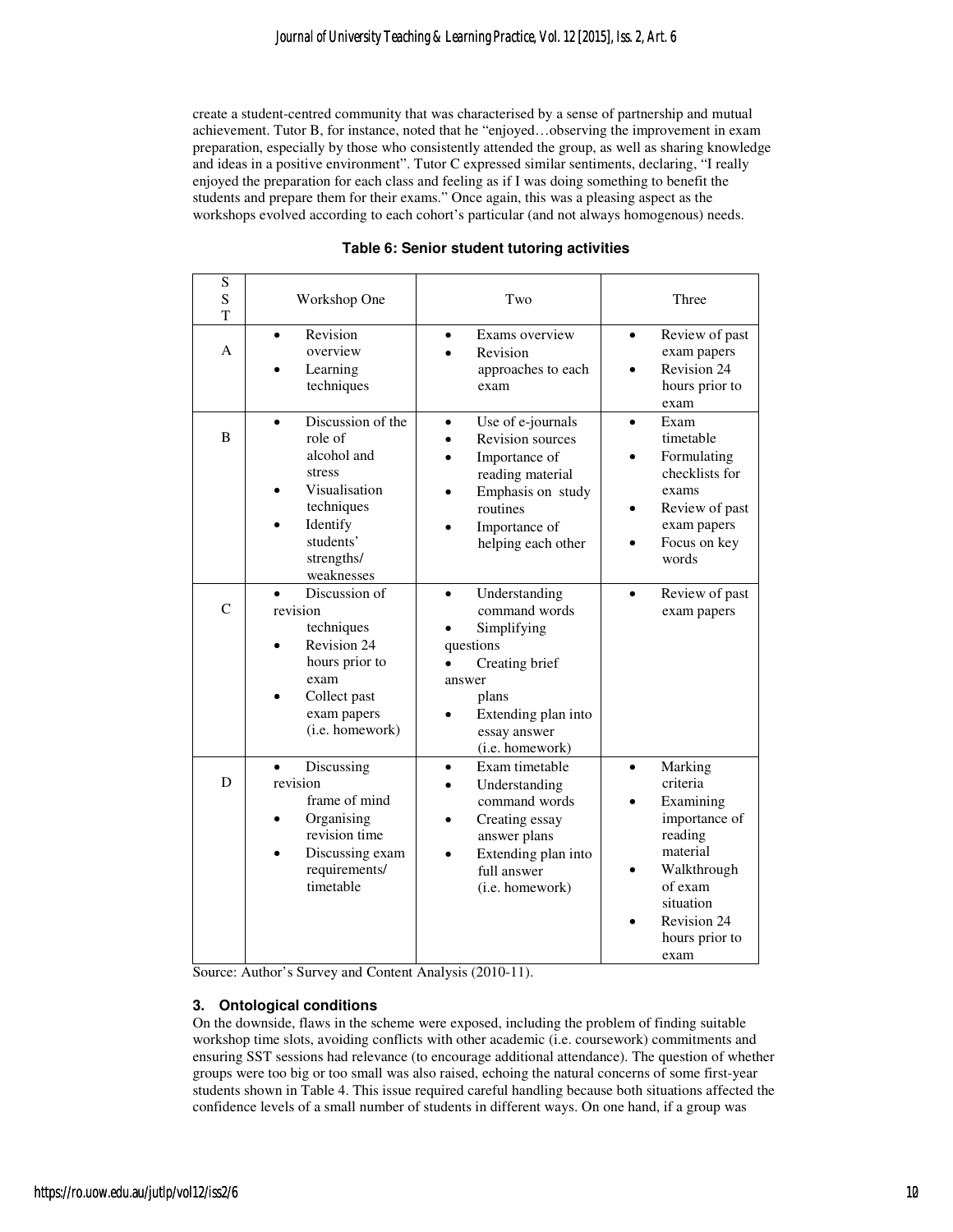considered too big, some individuals were afraid to speak out. Intimidation could be felt equally if the group was thought too small because some students felt intimidated by the greater individual visibility. These concerns explained some of the "tail-off" in attendances as students took the opportunity of absenting themselves. From the SSTs' perspectives, this decline prompted criticism and self-doubt. As Tutor B observed, "although the importance of class was emphasised to students many failed to see how important it was to attend. Numbers decreased dramatically in each class, which I hope [did] not reflect the standard of [tutoring]". Tutor D candidly reflected on "not being able to encourage and deliver as much interaction as both students and [I] would have liked. In that respect, I feel I lack the necessary skills to enthuse and motivate". Tutor C was aware of the ontological condition at work, declaring, "The only improvements I feel that could be made would be for more…students to attend but I guess they can't be forced to attend and the people who want to better themselves will attend."

#### **4. Transitional value**

This notion that the SSTs were preaching to the more-able students has to be taken into account. Nevertheless, it can be argued that value-added benefits have accrued. Our SSTs, for example, have helped to bridge the experiential learning gap. They made connections that, because of the status differences, would have been less likely in a formal, teaching-staff-led situation. Tutor A, for instance, noted, "I feel respected by the first-year students, who genuinely seem to value my ideas as they knew I was coming from a student's point of view, not a lecturer's." Likewise, Tutor C stated, "I enjoyed the interaction with the students; they gave me different insights into how they revise and how they would prepare. I liked the way the students were prepared to listen and take on board my advice." The feelings of trust were reciprocated, as the study showed that first-year students valued the advice proffered and the "real life" acumen of their older, wiser and more experienced peers (see Table 3). It can be argued, therefore, that more-independent first-year student learners have emerged; ones who are able to study and revise effectively for examinations and have better understanding of modular contents and improved learning, reasoning, problemsolving and communication skills. It can also be inferred that first-year students and SSTs have improved their personal-development attributes on the back of these heightened levels of interaction, communication and cooperation. In the future, this vertical integration framework or "expert scaffolding" (Falchikov 2001, p. 89) will be extended from its present bookended (level four and levels six and seven) structure. We have taken on board Tutor C's suggestion of bringing in "a [level five] second-year [to act as an SST]…to give the first-years an insight as to how second year developed from last year's sessions…for anybody interested, this could show a development path from being tutored to assisting the tutor to being a tutor yourself".

First-year students have benefited financially by reducing their supplementary examination fees and the SSTs have benefited from remuneration that reflected their efforts. As Tutor D confirmed, "financial reward, however modest…, was definitely one of the considerations. Equally important was the opportunity to gain tutoring experience in preparation for career progression after studies". This was a triple-win situation, because the SSTs were able to gain valuable insights, tutoring experience and an evidence base useful to their curricula vitae. Three of the four SSTs reported that the scheme had clarified their career ambitions (towards teaching) and provided them with appropriate training and a self-recognition that the SST experience was integral to managing their vocational pathways. In short, individual leaders were the "real winners" (Donelan 1999, p. 1).

### **Discussion**

Methodological, practical and subjective difficulties limited us to a series of exploratory comments. At face value, there appeared to be positive associations between engagements with this peerassisted tutoring scheme, enhanced examination performance and improved module marks. Results showed that, between 2008 and 2011, a non-attendee would suffer almost twice as many examination failures as someone who went to the workshops. The messages seemed straightforward; participate in workshops, prepare for exams, reap the academic and financial benefits of gaining higher marks and avoid supplementary assessment requirements.

On reflection, the picture was more complicated. Of note was the finding that amongst workshop attendees, 16% went to three sessions and the modal level of attendance was one workshop. Around 50% "dipped into" the first session and then failed to engage further. This decay effect was due to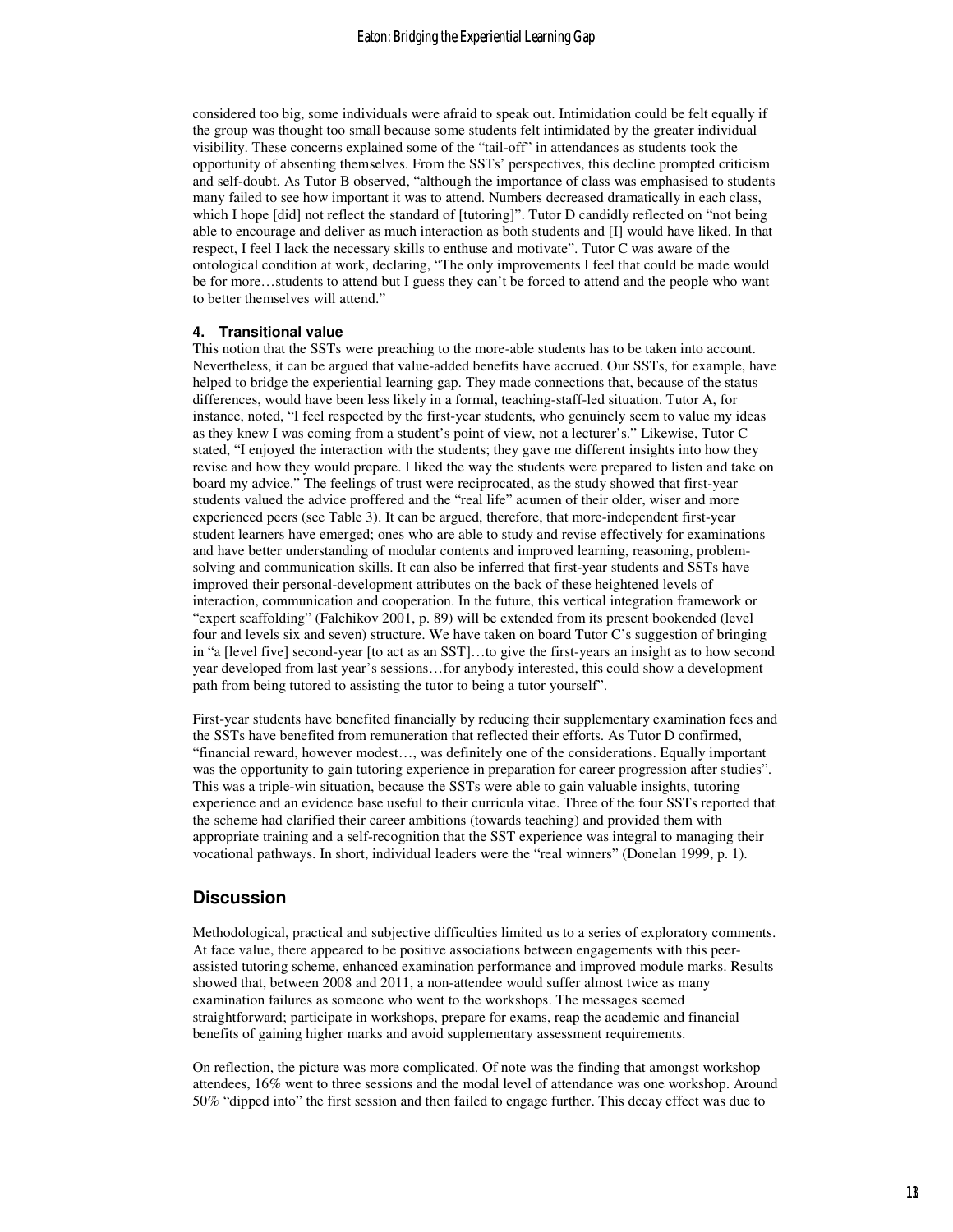first-year students' prioritising other coursework requirements and, to a lesser extent, ill health. Comment from the SSTs suggested the lapses were due to a lack of any marked assessment associated with the workshops and, conversely, with being given homework (for example, the writing of exercise essays in between workshops two and three; see Table 6). From the other side of the coin, critical evaluation also revealed that "the Senior Student Tutorials…were…focusing too much on simple study and revision skills". A small number of first-year student responses considered the workshop exercises to be repetitive and/or irrelevant (Table 4). This suggested that the examination messages espoused by our SSTs were already embedded. Discussion revealed that some students who started attending workshops and then stopped were amongst the most talented and self-confident members of their cohort. In one sense, they were the epitome of independent learners taking the view, as Capstick (2004) noted, that additional workshop attendances were surplus to their needs.

A second discussion of those (in the minority) attending two or three workshops confirmed that the SSTs were engaging with highly motivated, risk-averse students: conscientious individuals who were responding positively to their elders. We saw in Table 3 that many first-year students enjoyed the workshop activities and how the SSTs delivered them. In a group, discourse-based, sharing environment these first-year students were comfortable learning from an experienced individual. They liked the informal atmosphere and believed that they had greater freedom to ask questions and discuss examination issues. Above all, they considered being given the chance to "practise" their answering technique to be paramount. As a result, these first-year students gained confidence, were less intimidated (than in a formal teaching-staff-led session) and were empowered with an arsenal of revision and examination techniques, which they used to their advantage. It may be, as Ashwin (2003) and Entwhistle (2005) pointed out, that these students were adopting a strategic or achievement-based approach. They were discerning a greater understanding of the examination requirements and process rather than deriving any deeper meaning-orientated learning benefit. These outcomes fit with assessment- and confidence-driven models identified by previous research (e.g. Wallace 2003). We would argue, however, that the transitional value derived from going to most or all of the workshops was related to revision skills being refreshed and reinforced in a positive and formative pattern. These students were those who chose what they believed to be the lowest-risk path of attending everything and soaking up the complete learning experience, with the expectation that they would gain the greatest reward. It can be inferred that it was these first-year students who fully bridged the experiential learning gap, thereby reinforcing our theoretical assumptions. In a holistic, sponge-like learning manner, they grasped and then successfully transformed the experiences that their SSTs shared with them. These were the individuals Tutor C identified as the ones who "want[ed] to better themselves", and in so doing, helped to create "an ontologically valuable sense of self, community and place" (Skey 2014, p. 1) within the School.

## **Conclusions**

This type of peer-assisted tutoring scheme operating as one segment of a wider in-house studyadvice tutorial system has proved fruitful. It has been specifically useful to the SSTs and to those we have identified as the risk-averse first-year students. The scheme is a hybrid, borrowing elements of PASS/SI and PAL, but at the same time it has developed its own features. Key drivers have included careful recruitment and training of SSTs, development of both their organisational and self-initiative study-skills, and first-year students' willingness to actively participate in workshops and reflect on the messages being divulged. SSTs' being granted autonomy over how each session was run and organised was crucial in empowering both them and their tutees. This standardisation/free-rein relationship meant that learning and teaching responsibilities could be shared, and peer-assisted learning communities of practice could be developed. Our SSTs have helped to bridge the experiential learning gap. They have made informal (socially and pastorally valid) connections that would have been less likely in a formal, teaching-staff-led situation because of the status differences. It is fair to say that the academic maturity displayed by SSTs has contributed positively to first-year students making their (experiential) transitions between secondary and tertiary (UK) education systems. Indeed, they have helped to produce more independent higher-education learners capable of achieving examination success, and thereby facilitated the learners' progression to the next level.

Even so, we face challenges. First, the scheme has to explore ways of embracing the non-attendees, who came mainly from the marine-science program. Traditionally, we have struggled to recruit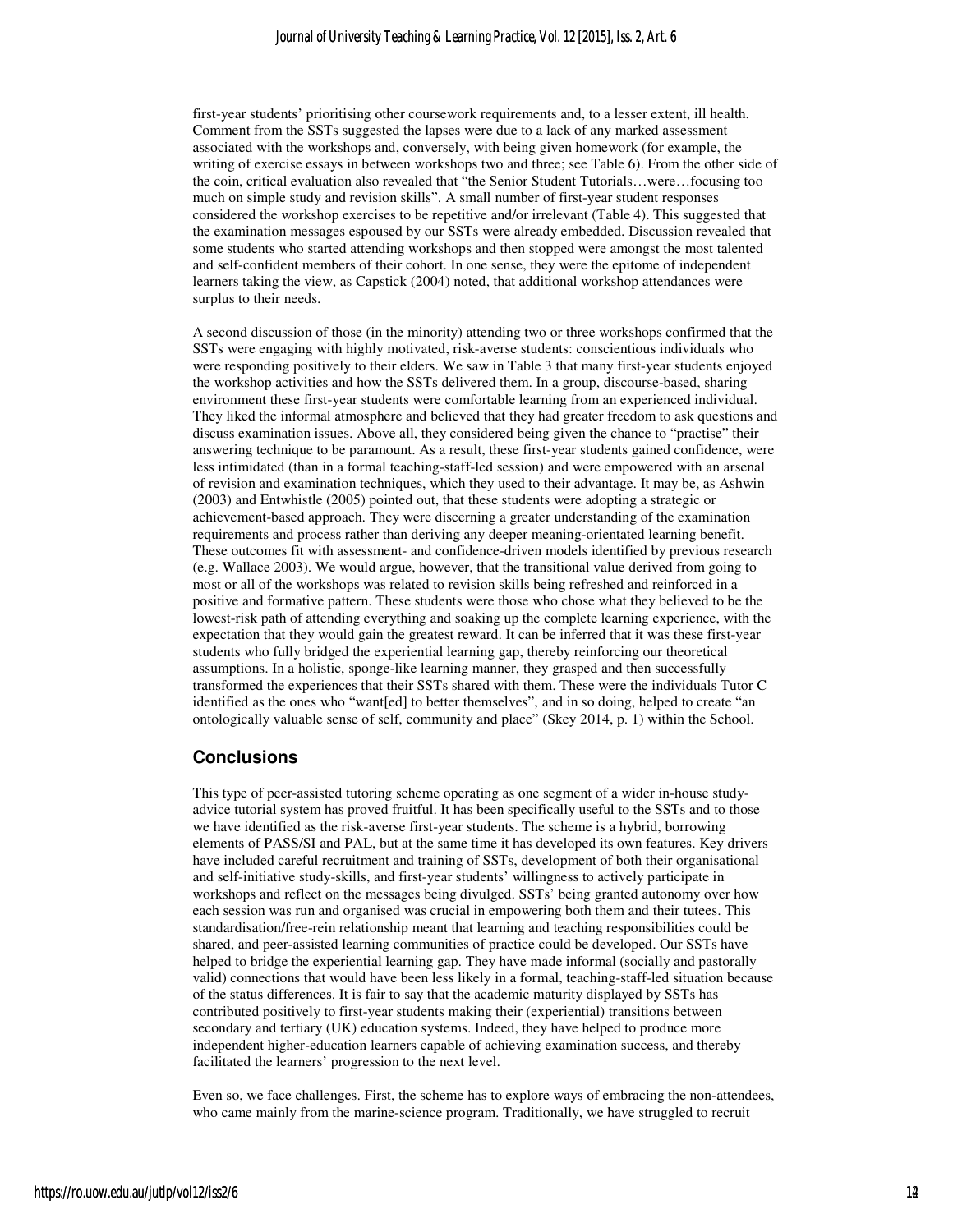SSTs from the subject area, and this lack of a program-specific affinity may explain the anomalous findings associated with this group of students. Second, we need to commission specific enquiry aimed at non-attendees to improve our understanding of their situations. To this end, we intend to explore students' communication expectations in order to make workshops more attractive through, for example, social media and text messaging. Third, a means of improving the rates of extended engagement with three scheduled workshops needs to be found, since it is important to reward the diligence shown by SSTs in preparing activities. Finally, we need to publicise to all first-year students the inclusive and formative nature of attending each workshop. To this end, we have introduced (in the third workshop) an assessed piece of coursework based upon a mock examination question exercise.

In terms of our original aims, it appears that first-year students' written examination performance has improved and student-to-student partnership has developed in a positive fashion. Senior student tutoring, therefore, offers the potential to be transferred to other schools and faculties in Ulster University or beyond. In particular, those suffering from student progression problems traceable to weaknesses in written-examination performance could benefit. Equally, those seeking to foster experiential learning through student partnerships, both within and between different program and year cohorts could gain advantage by adopting this locally controlled, low-cost, small-scale, tailormade, peer-assisted tutoring scheme.

#### **References**

Ashwin, P 2003. Peer support: relations between the context, process and outcomes for the students who are supported. *Instructional Science,* vol. 31, pp. 159-173.

Bassey, M 1998. Action research for improving educational practice. In Halsall, R (ed.), *Teacher Research and School Improvement: Opening doors from the inside,* Open University Press, Buckingham, pp. 94-95.

Bidgood, P 1994. The success of  $SI$  – the statistical evidence. In Rust, C & Wallace, J (eds.), *Helping Students to Learn from Each Other: Supplemental instruction*, Staff and Educational Development Association, London, pp. 71-80.

Boud, D, Cohen, R & Sampson, J (eds.) 2001. *Peer Learning in Higher Education: Learning from and with each other*, Kogan Page Ltd, London.

Capstick, S 2004. Benefits and shortcomings of peer assisted learning (PAL) in Higher Education: an appraisal by students. Paper presented to the Peer Assisted Learning Conference, Bournemouth, England, February.

Capstick, S & Fleming, H 2002.'Peer assisted learning in an undergraduate hospitality course: second year students supporting first year students in group learning. *Journal of Hospitality, Leisure, Sport and Tourism Education,* vol. 1*,* no. 1, pp. 69-75.

Coe, E, McDougall, A & McKeown, N 1999. Is peer assisted learning of benefit to undergraduate chemists? *University Chemistry Education,* vol. 3, pp. 72-75.

Condell, J & Yogarajah, P 2010. Evaluation of peer assisted learning in mathematics (PALM) for second year undergraduate mathematics. *Perspectives on Pedagogy and Practice,* vol. 1, pp. 71-83.

Creswell, J 2003. *Research Design: Qualitative, quantitative, and mixed methods approaches,* Sage, Thousand Oaks, CA.

Dawson, P, van der Meer, J, Skalicky, J & Cowley, K 2014. On the effectiveness of supplemental instruction: a systematic review of supplemental instruction and peer-assisted study sessions literature between 2001 and 2010. *Review of Educational Research*, vol. 84, no. 4, pp. 609-639.

Donelan, M 1999. SI leaders: The real winners. Paper presented to the National Conference on Supplemental Instruction, Kansas City, MO, May.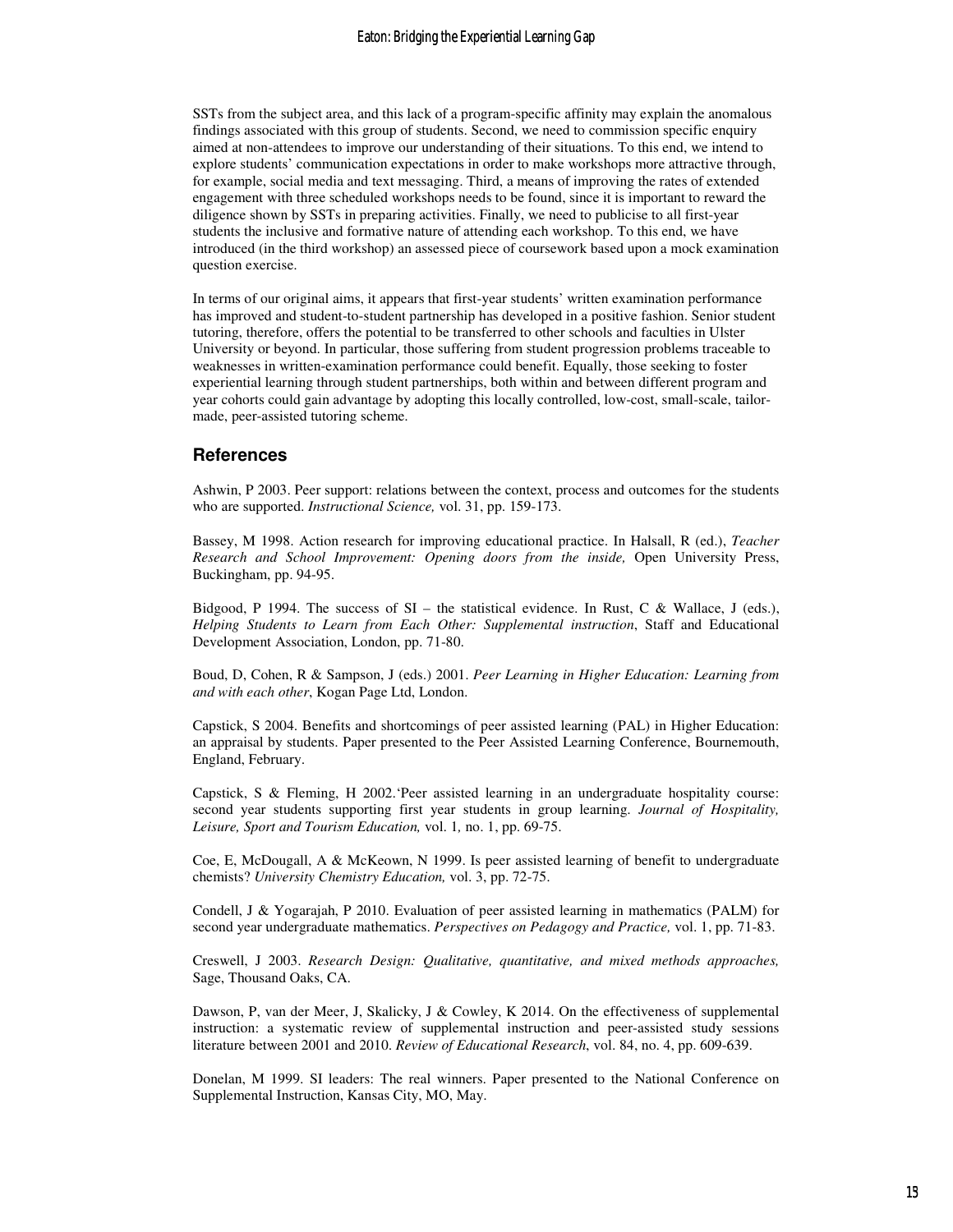Entwhistle, N 2005. Contrasting perspectives on learning. In Marton, F, Hounsell, D & Entwhistle, N (eds.), *The Experience of Learning: Implications for teaching and learning in Higher Education*  $(3<sup>rd</sup>$  (Internet) ed.), Scottish Academic Press, Edinburgh, pp.3-22.

Falchikov, N 2001. *Learning Together: Peer tutoring in Higher Education,* Routledge, London.

Gershenfeld, S 2014. A review of undergraduate mentoring programs. *Review of Educational Research,* vol. 84, no. 3, pp. 365-391.

Glynn, L, MacFarlane, A, Kelly, M, Cantillon, P & Murphy, A 2006. Helping each other to learn – a process evaluation of peer assisted learning. *BMC Medical Education,* vol. 6, no. 18, pp. 1-9.

Hall, R & Jaugietis, Z 2011. Developing peer mentoring through evaluation. *Innovative Higher Education,* vol. 36, no. 1, pp. 41-52.

Hurley, M, Jacobs, G & Gilbert, M 2006. The basic SI model. *New Directions for Teaching and Learning,* vol. 106, pp. 11-22.

Karagiorgi, Y, Street, I & Tziambazi, E 2005. Translating constructivism into instructional design: potential and limitations constructivism – an overview of the learning theory. *Educational Technology and Society,* vol. 8, no. 1, pp. 17-27.

Kieran, P & O'Neill, G 2009. Peer-assisted tutoring in a chemical engineering curriculum: tutee and tutor experiences. *Australasian Journal of Peer Learning,* vol. 2, pp. 40-67.

Kolb, D 1984. *Experiential Learning: Experience as the source of learning and development*, Prentice-Hall, Upper Saddle River, NJ.

Krippendorf, K 2013. *Content Analysis: An introduction to its methodology* (3rd ed.), Sage, Newbury Park, CA.

Lafferty, B 2006. *Review of Subject Based Tutorial System*, School of Environmental Sciences, Ulster University.

Longfellow, E, May, S, Burke, L & Marks-Maran, D 2008. They had a way of helping that actually helped: a case study of a peer assisted learning scheme. *Teaching in Higher Education,* vol. 13, no. 1, pp. 93-105.

Loviscek, A & Cloutier, N 1997. Supplemental instruction and the enhancement of student performance in economics principles. *The American Economist*, vol. 41, no. 2, pp. 70-76.

Maguire, S 2006. Induction as a longitudinal process. In Cook, A, Rushton, B & Macintosh, K (eds.), *Supporting Students: Extended induction*, Ulster University, Coleraine, pp. 13-17.

McGuire, S 2006. The impact of supplemental instruction on teaching students *how* to learn. *New Directions for Teaching and Learning,* vol. 106, pp. 3-10.

Ning, H & Downing, K 2010. The impact of supplemental instruction on learning competence and academic performance. *Studies in Higher Education,* vol. 35, no. 8, pp. 921-939.

Nora, A & Crisp, G 2007. Mentoring students: conceptualizing and validating the multi-dimensions of a support system. *Journal of College Retention: Research, Theory & Practice*, vol. 9, pp. 337- 356.

Norton, L 2009. *Action Research in Teaching and Learning: A practical guide to conducting pedagogical research in universities*, Routledge, Oxford.

Ogden, P, Thompson, D, Russell, A & Simons, C 2003. Supplemental instruction: short and longterm impacts. *Journal of Developmental Education,* vol. 26, pp. 2-8.